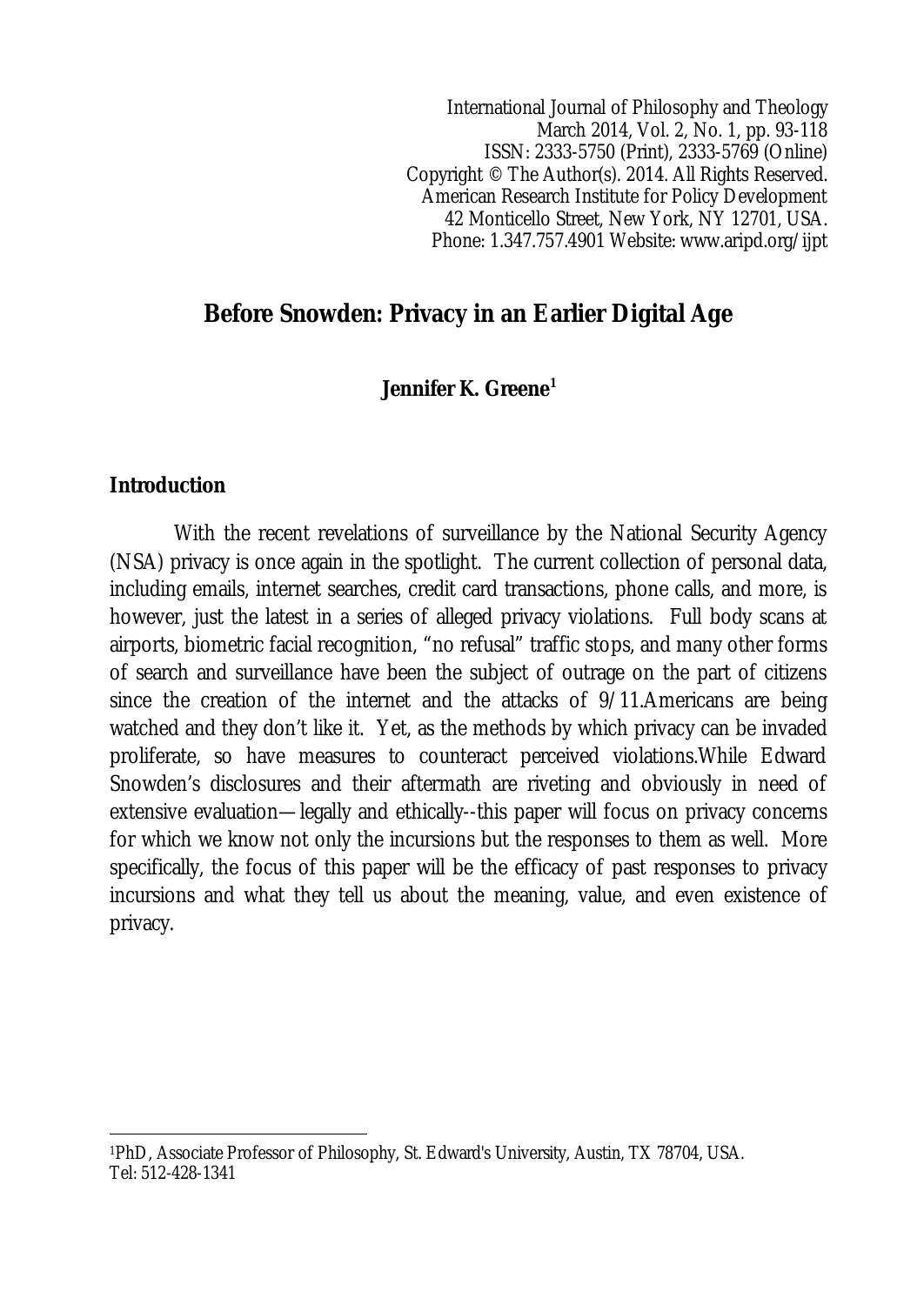Like the NSA affair, the cases to be analyzed concern the citizen, the government, and personal information. Among the most ambitious (and costly) measures to protect citizens' privacy are two recent measures passed by Congress the Final Privacy Rule of the Health Insurance Portability and Accountability Act (HIPAA) and an amendment to the Final Rule on Privacy of Consumer Financial Information—designed to protect privacy of medical and financial information respectively.Each Rule is a response to the exponential growth of personal information resulting from digitalization of records and the consequent number of people who can see them; there's more to go around and many more players in the game. Both Rules are designed to limit access and regulate distribution.

At first glance, it looks like such measures are a reasoned response to a serious attack on a fundamental aspect of our well being as citizens, and in some cases that may well be the case. I want to suggest, however, that in many instances we are suffering from a serious confusion over the meaning—and hence, value—of privacy, and that such confusion may well be leading us to take pointless precautions on the one hand, and more importantly, fail to safeguard real privacy on the other. We seem moreover to be ambivalent about its value and thus unclear as to how best to secure it. A brief examination of the structure and efficacy of the two major pieces of privacy legislation regarding medical and financial records will illustrate my first claim—that we are barking up the wrong tree with regard to privacy protection. I use these Rules as examples both because they are the most costly and far-ranging attempts at shoring up privacy to date, and because they represent what has become the paradigmatic approach to privacy in the digital age namely, abundant disclosure, but with permission. As evidence for the plausibility of my second claim—that we may be failing in important ways to protect privacy—I focus primarily on governmental responses to events following the September 11<sup>th</sup>terrorist attack.

There seems to be, then, both more and less concern over (and protection of) privacy in contemporary society. After reviewing these parallel developments, I turn to the heart of my argument: the meaning and value of privacy itself. For it is, once again, confusion over these basic issues that makes it possible for us to adopt seemingly contradictory positions regarding privacy. We know we like it and should cherish it, but what precisely is it? Moreover, what are we willing to give up in order to secure it? While the literature on privacy is sizeable, I suggest that important developments in the ways and conditions under which we make bids for privacy justify revisiting the issue.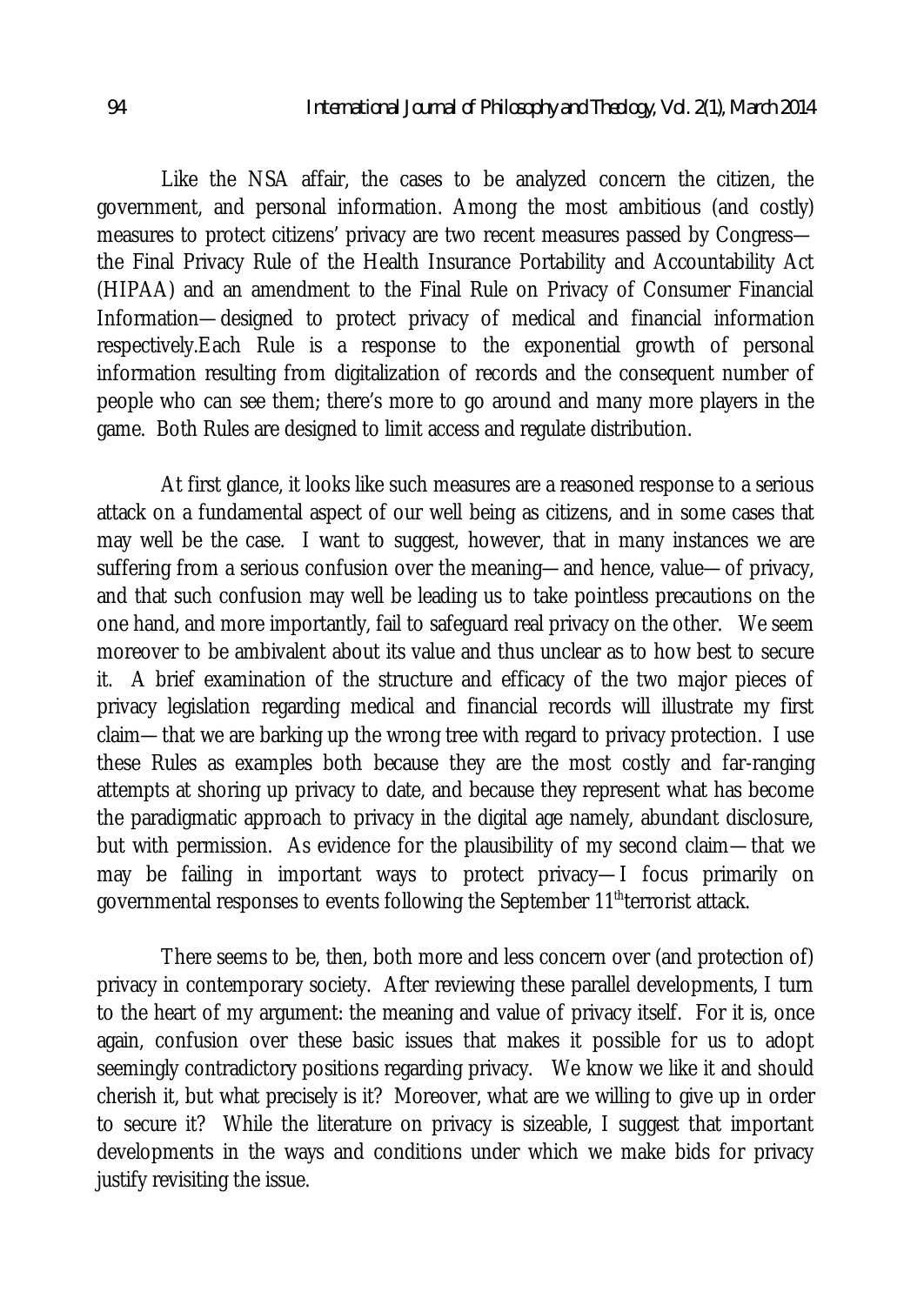More specifically, advances in technology, communication, access, and mobilization have radically changed the way in which we view our personal lives, information about ourselves, and privacy in general. And as Fred H. Cate states, "the demand for, and contours of, privacy differ significantly depending upon the level of development in a society."<sup>2</sup> Our responses to invasions of privacy, then, ought to change with the times; but that change can only be accomplished effectively if we know the nature and value of what it is that we are trying to protect.

### **Part One: Privacy in the Modern World**

False Protections: Privacy vs. Data Security

In this section, I briefly review two recent attempts to shore up our privacy: the Final Privacy Rule of HIPAA and the Financial Information Act, an amendment to the Gramm-Leach-Bliley Act. Both pieces of legislation purport to provide greater privacy protection for individuals through the regulation and distribution of personal information with regard to medical and fincancial data respecitively. I will argue that both miss the mark, at least in terms of protecting *privacy*; yet there nevertheless appears to be considerable confidence in the efficacy of the Rules. My first question is what is it that these Rules are really accomplishing? And secondly, is that accomplishment really related to privacy? A sketch of each of the Rules is necessary to answer these and other questions.

 $\overline{\phantom{a}}$ 2 Fred H. Cate, *Privacy in the Information Age* (D.C.: Brookings Institution Press, 1997), 22. This sentiment was echoed by Samuel D. Warren and Louis D. Brandeis in their famous essay which essentially introduced the legal right to privacy: "The narrower doctrine [of protection from the invasion of others] may have satisfied the demands of a society at a time when the abuse to be guarded against could rarely have arisen without violating a contract or a special confidence; but now that, modern devices afford abundant opportunities for the perpetration of such wrongs without any participation by the injured party, the protection granted by the law must be placed on a broader foundation." "The Right to Privacy: The Implicit made Explicit," in *Philosophical Dimensions of Privacy*, Ferdinand D. Schoeman, ed. (Cambridge University Press, 1984), 84.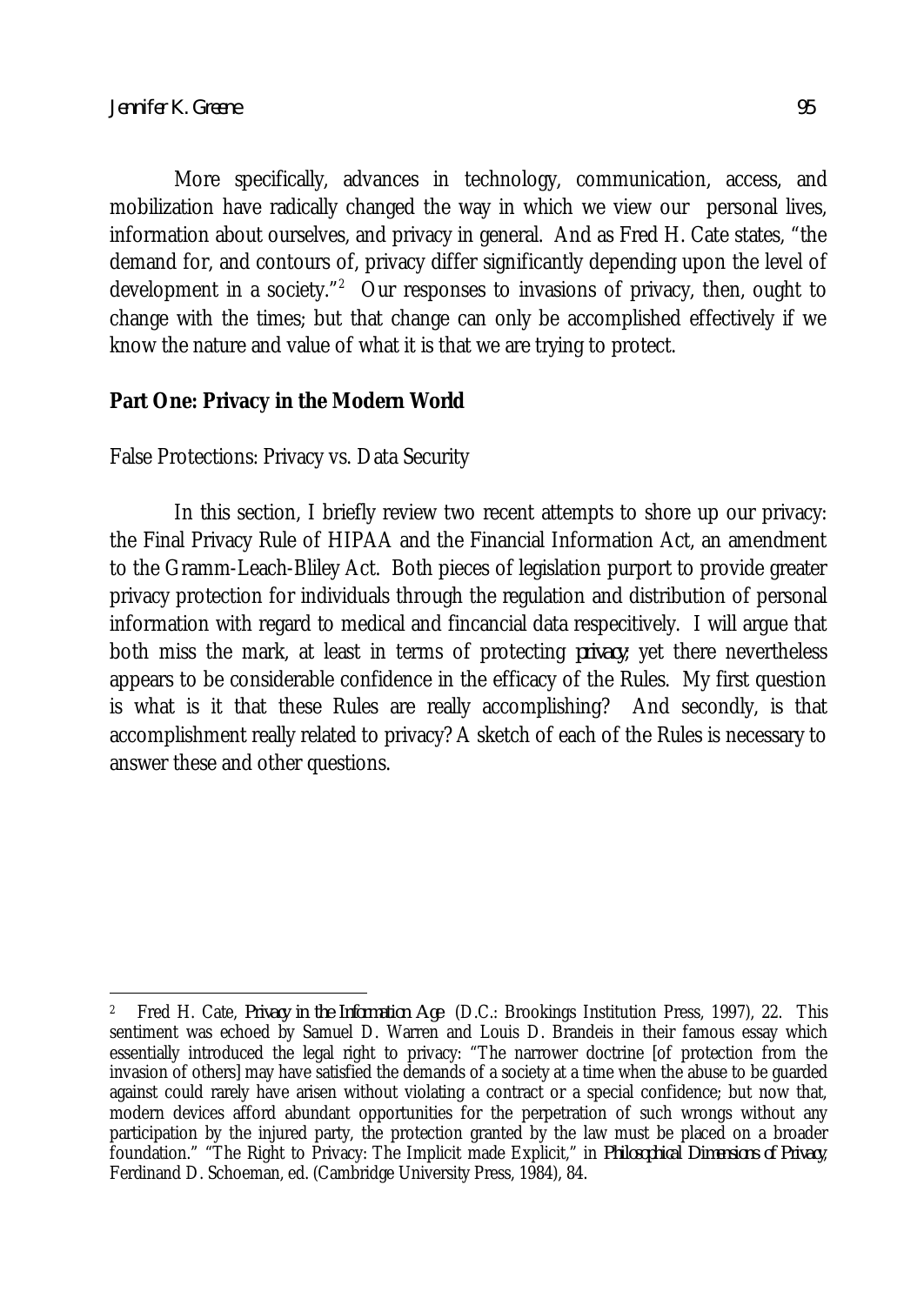Medical Privacy

Briefly, the HIPAA Final Privacy Rule identifies three different sorts of participants involved in the provision of health care: covered entities, business associates, and the individual (the patient who is the subject of the protected information). Covered entities, by far the broadest and most important category, include any person or business which is involved in the provision and payment of health care or so-called "health care operations." The latter category alone (health care operations) includes:

quality assessment and improvement activities, … Reviewing the competence or qualifications of health care professionals, evaluating practitioner and provider performance, health plan performance, conducting training programs …Underwriting, premium rating and other activities relating to the creation, renewal or replacement of a contract of health insurance or health benefits …Conducting or arranging for medical review, legal services, and auditing functions, … Business planning and development … Business management and general administrative activities …<sup>3</sup>

Business associates are defined as agents of the covered entity, providing such services as legal, actuarial, management, data aggregation, and financial services among others.<sup>4</sup> And the individual, as just stated, is the subject of the information, the patient.

The basic thrust of the Rule is that disclosure of personal health information between covered entities for the purpose of providing, paying for, and administering health care is permitted only if consent from the subject of the records has been obtained. The business associates operate under the general umbrella of health care operations, but being an agent of the covered entity rather than the patient, are answerable only to the former. The regulations are complex and allow for a number of exceptions (such as emergency care when consent is often unobtainable), but this is the basic idea—the information is only shared with the subject's consent. Initially this sounds as though the protection provided is substantial indeed. However, there are several further details to consider before rendering final judgment.

 $\overline{a}$ 3 Final Privacy Rule – Regulation Text, Federal Register: 12/28.00 (Volume 65, Number 250), §164.501.

<sup>4</sup> Id., at §160.101.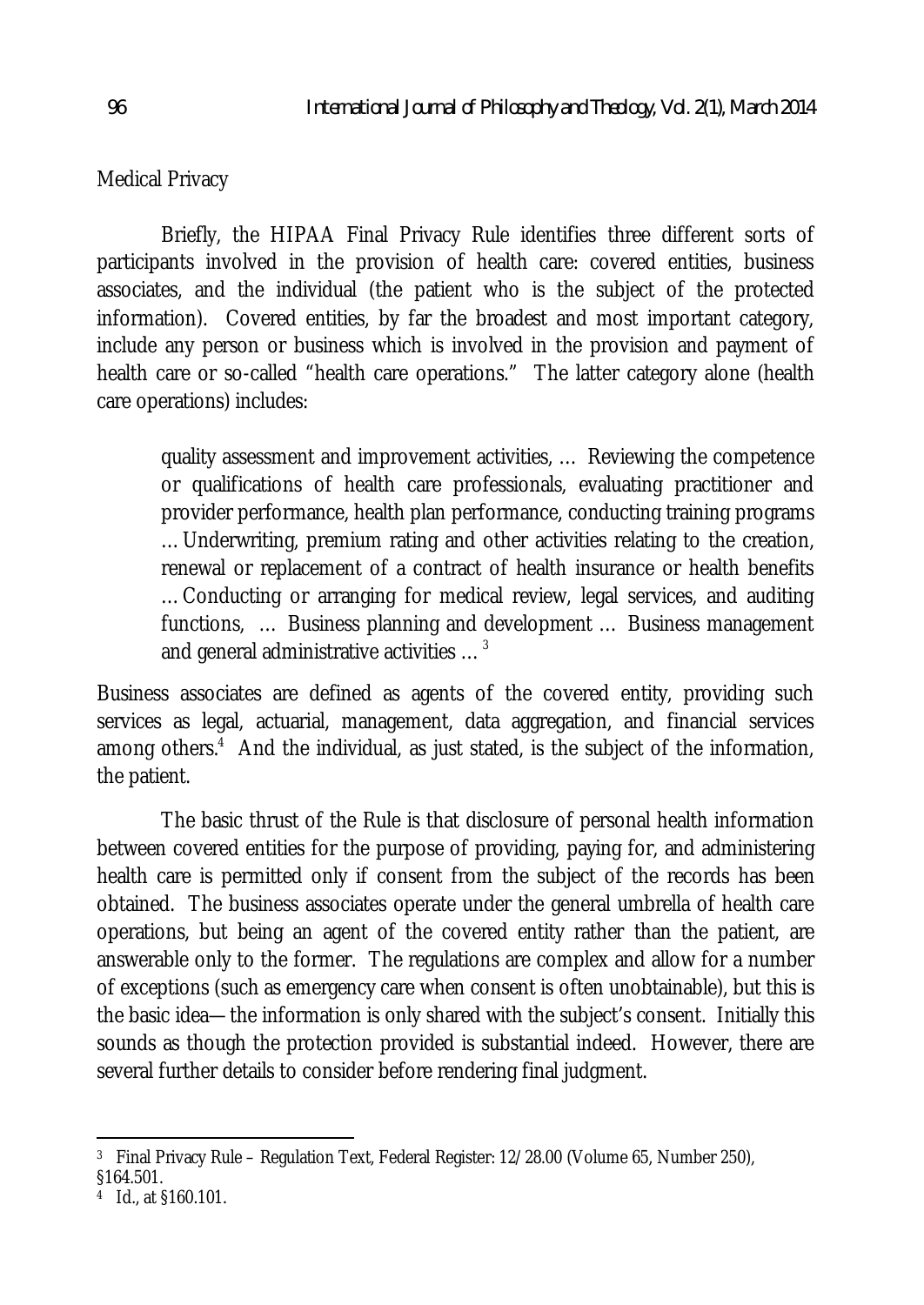I investigate that evaluation after a brief sketch of the legislative protection offered for financial privacy.

#### Financial Privacy

The second piece of privacy legislation, the Final Rule on Privacy of Consumer Financial Information, was issued by the Federal Trade Commission (FTC) in 2000 in accordance with the Gramm-Leach-Bliley  $Act.^5$  As described by the FTC, "Under these provisions, financial institutions have restrictions on when they may disclose a consumer's personal financial information to nonaffiliated third parties."<sup>6</sup> Like the HIPAA Rule, this Rule seeks to *regulate* disclosure rather than prevent it. After defining financial institutions, customers, and consumers (along with numerous other terms), the Rule lays out the conditions under which a financial institution may share, and even sell or rent, "Nonpublic Personal Information" with non-affiliated third parties. Essentially, any institution wishing to share such information must have provided its consumers and customers with the opportunity to "opt out," that is, to refuse to allow such disclosure. $^7$  Financial institutions are also required keep their customers apprised of their privacy policy, including notifying them of any changes.<sup>8</sup>

 $\overline{\phantom{a}}$ 5 Public Law 106-102, 15 U.S.C. § 6801, et. seq.

<sup>6</sup>"Outline of The Gramm-Leach-Bliley Act: Privacy of Consumer Financial Information," <http://www.ftc.gov/privacy/glbact/glboutline.htm> (2/10/02).

<sup>7</sup> Financial institutions fulfill this requirement by sending out mandatory privacy statements outlining the entities with whom information will be shared. It is common knowledge that these notices are virtually unreadable (and hence, unread), littered as they are with jargon and long enough to cover all potential liability. However, there have been two welcome additions in this regard: the Financial Service Requirement Relief Act of 2006 which requires agencies to issue a "*succinct* and comprehensive form"; and the Final Model Privacy Notice Form of 2009, which standardizes and simplifies the format of the disclosure.

<sup>&</sup>lt;sup>8</sup>There are slightly different requirements imposed upon the financial institutions depending on whether the Nonpublic Personal Information concerns a consumer ("an individual who obtains … a financial product or service … that is to be used primarily for personal, family, or household purposes") or a customer ("a consumer who has a 'customer relationship' [on-going] with a financial institution"), but such distinctions are unimportant for our purposes (id., at 3, 4).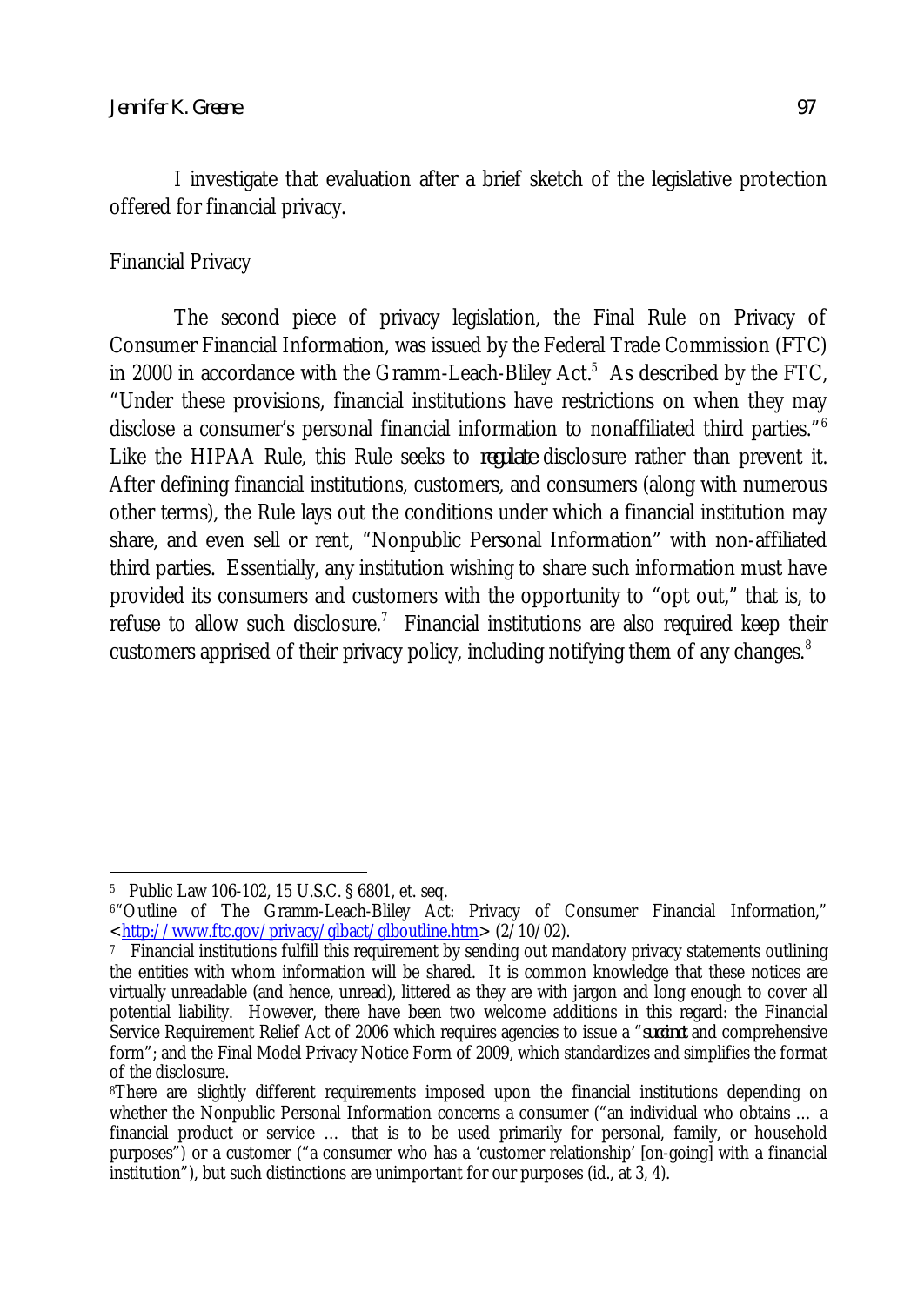Notices informing consumers of privacy policies and practices, in addition to offering the opt-out alternative, must list for the individual the types of nonpublic information collected, which portion of that collected data is disclosed, the *type* of entity (rather than the specific identification) to whom it is disclosed, its "policies and practices with respect to protecting the confidentiality and security of nonpublic personal information,"<sup>9</sup> and if it chooses, the reserved right to disclose to other nonaffiliated third parties not currently listed.

As with the HIPAA Privacy Rule, there are many more details to be filled in, but for our purposes this sketch suffices. The basic idea is that financial institutions may not share individuals' private information with nonaffiliated third parties without a) letting those individuals know that they are doing so (or may do so), and b) giving the subject of the information an opportunity to prevent such disclosure by opting out. Again, at first glance such a scheme seems salutary. Again, its protections regarding privacy may be less impressive on closer inspection.

## **Analysis of Rules**

Both Rules concerning privacy represent massive efforts by the Congress and the industries involved to offer consumers greater security while at the same time preserving the industries' ability to carry on business. In other words, in framing such policies the authors have of necessity performed a balancing act; security and efficiency, privacy and business, protection and payment, have all been weighed against one another and the resulting Acts are offered as the compromise solutions. Unsurprisingly, advocates of the Rules hail their ability to protect the individual while critics claim they accomplish little. While I do not intend to offer any more detailed analyses on industry-specific claims, there are a number of parallel weaknesses in the Rules which are worth mentioning in response to the more conceptual question of how much we are getting right in contemporary society with regard to privacy protection.

Prior to that assessment , however, a brief detour is necessary. For in order to assess the efficacy of such Rules, we need a working characterization of that which they allegedly protect, namely privacy. As mentioned in the introduction, the literature on privacy is vast.

 $\overline{\phantom{a}}$ 9 Id., at 9.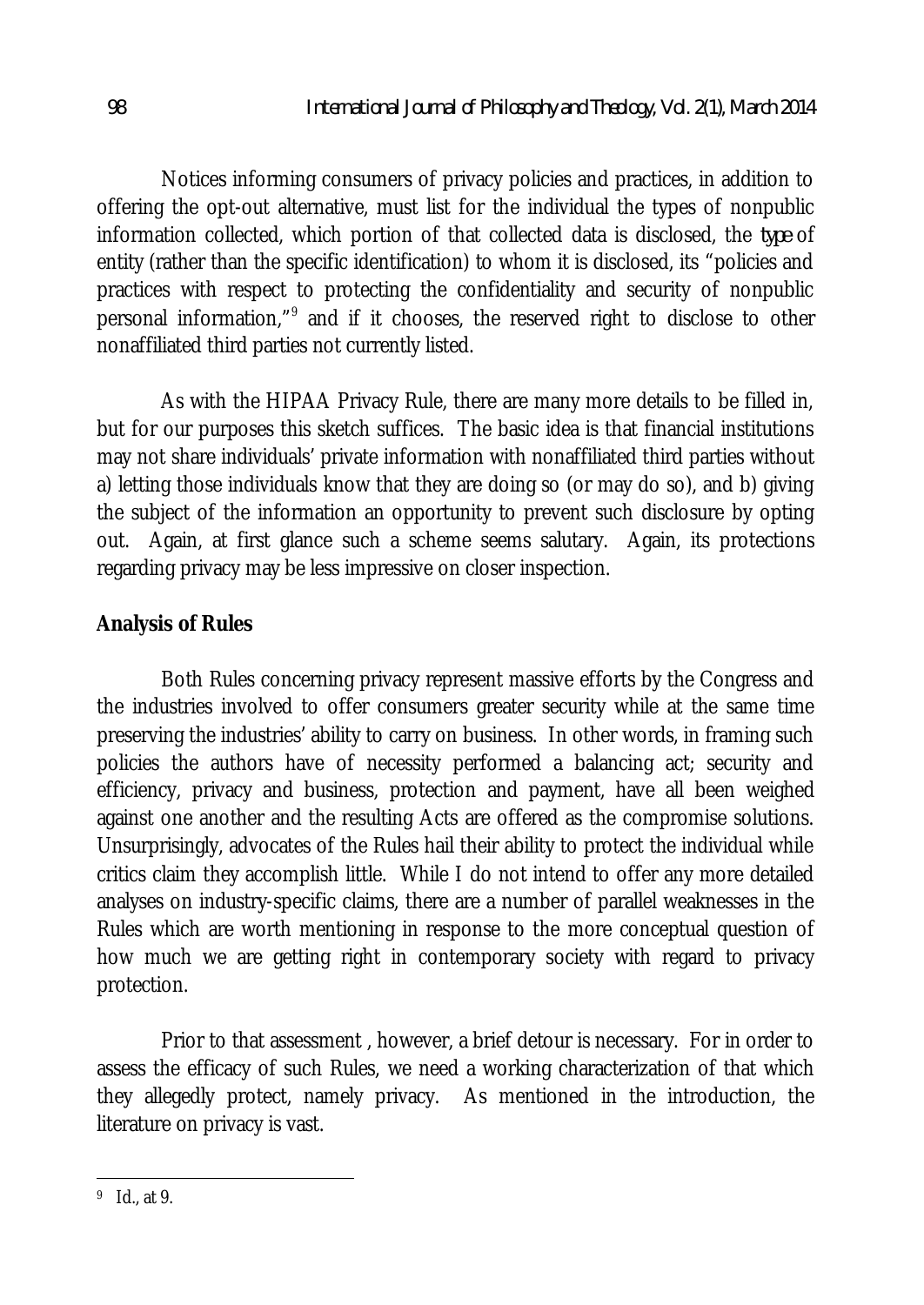This is so not only because privacy is considered fundamentally important to free and legitimate social, legal, and political arrangements and institutions, but because it is a multifaceted concept which eludes easy definition. For privacy applies to a curious mix of disparate acts, events, things, states of mind, and information. We speak of privacy with regard to our body parts, personal papers, important life decisions, financial status, homes, genetic inheritance, past actions, and our physical selves even when out in public, to name just a few examples. Moreover, privacy is said to be intimately related (again in disparate ways) to a host of other values, including freedom, intimacy, autonomy, integrity, respect, dignity, trust, and identity.

As a result of these widely varying applications, many theorists claim there are distinct *kinds* of privacy. For instance, Judith Wagner Decew argues that there are three types of privacy which she labels informational, accessibility, and expressive privacy.<sup>10</sup> Ferdinand Schoeman, on the other hand, claims there are just two sorts of what he calls "privacy norms": those which protect our expressive roles and those which attach to types of behavior.<sup>11</sup>And William L. Prosser argues that the magic number is four, at least in legal terms. $12$  Fortunately, for our purposes it is unnecessary to enter the philosophical fray regarding the precise taxonomy of the concept or the specific way in which it is related to other important values. Rather, I shall approach the question of privacy's meaning in an empirical fashion, beginning with undisputed incidences of privacy protection or violation, and only then going on to examine what is at stake in such cases. $^{13}$  I mention these different interpretations, however, to point to the important fact that the concept we are dealing with is complex indeed—answers regarding its protection in a highly developed society such as ours will not come easily.

Once again, in order to assess the Privacy Rules, we need at least a working characterization of the sort of good allegedly at stake.

<sup>11</sup>*Privacy and Social Freedom* (Cambridge University Press, 1992),14-19.

 $\overline{\phantom{a}}$ <sup>10</sup>*In Pursuit of Privacy: Law, Ethics, and the Rise of Technology* (Cornell University Press, 1997). She writes that there are "three related clusters of claims concerning information about oneself, physical access to oneself, and decision making and activity that provide one with the independence needed to carve out one's self-identity through self-expression and interpersonal relationships." 78.

<sup>12</sup>They are: "1. Intrusion upon the plaintiff's seclusion or solitude, … 2. Public disclosure of embarrassing private facts … 3. Publicity which places the plaintiff in a false light … 4. Appropriation … of the plaintiff's name or likeness." "Privacy [a legal analysis]" in Schoeman, 1984, 107.

<sup>13</sup>In the second part of this paper, I shall add a further, but still empirical, element to the definition or characterization of privacy, namely a teleological one.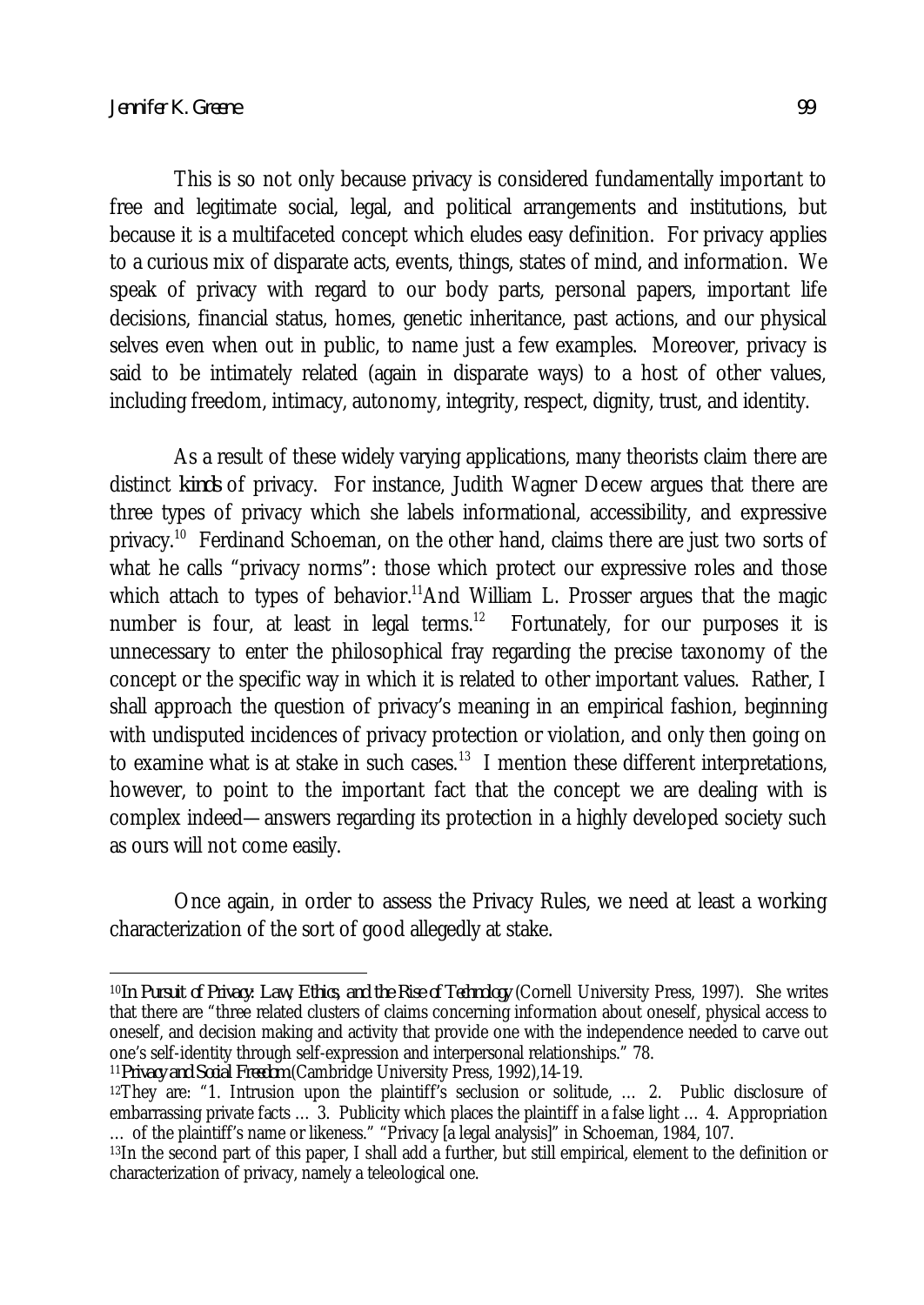And this turns out to be a fairly straightforward question. The focus of the financial and medical Privacy Rules is information. More specifically, we are concerned about *who* may have access to information which is specifically about us and which could lead to others treating us differently—better or worse—as a result of obtaining the information. This is generally agreed to be what is known as "informational privacy" and is importantly about *control* over what others may know of us, not just about blocking knowledge as such. As Charles Fried explains, "To refer, for instance, to the privacy of a lonely man on a desert island is to engage in irony. The person who enjoys privacy is able to grant or deny access to others."<sup>14</sup> Thus, what we are interested in with regard to the Privacy Rules is *how much* control over sensitive information they afford the subject.Moreover, given that this is a quantitativequestion, it's worth asking whether we are even talking about privacy anymore.

To begin with the medical case, both the health care provider and the health plans are allowed to *condition* treatment and enrollment respectively on the consent of the patient.<sup>15</sup> But since they are not allowed to disclose any information absent consent (except under a few relatively infrequent circumstances), it is unlikely that any provider would agree to treat a patient who refused consent unless he paid out of pocket. And a health plan which is not allowed to share medical records will not be long for this world. Thus, it will be difficult at best to find treatment and coverage unless one is willing to sign the consent form. Whether this amounts to coercion or not will depend on one's understanding of the meaning of that term (in particular whether it is interpreted normatively or descriptively). But whatever one's judgment on that issue, allowing for treatment only with consent does make that consent substantially less voluntary and hence, less impressive in terms of the control retained by the individual.

The Privacy Rule in the financial realm suffers from a different weakness, but one which has similar results to the conditioning of treatment in the medical Rule. The aspect of the financial scheme which can minimize control and maximize access is the fact that limits on disclosure are made through an "opt-out" system rather than an "opt-in" one.

 $\overline{a}$ <sup>14</sup>*An Anatomy of Values: Problems of Personal and Social Choice* (Cambridge: Harvard University Press, 1970), 140.

<sup>15</sup> §164.506 (b).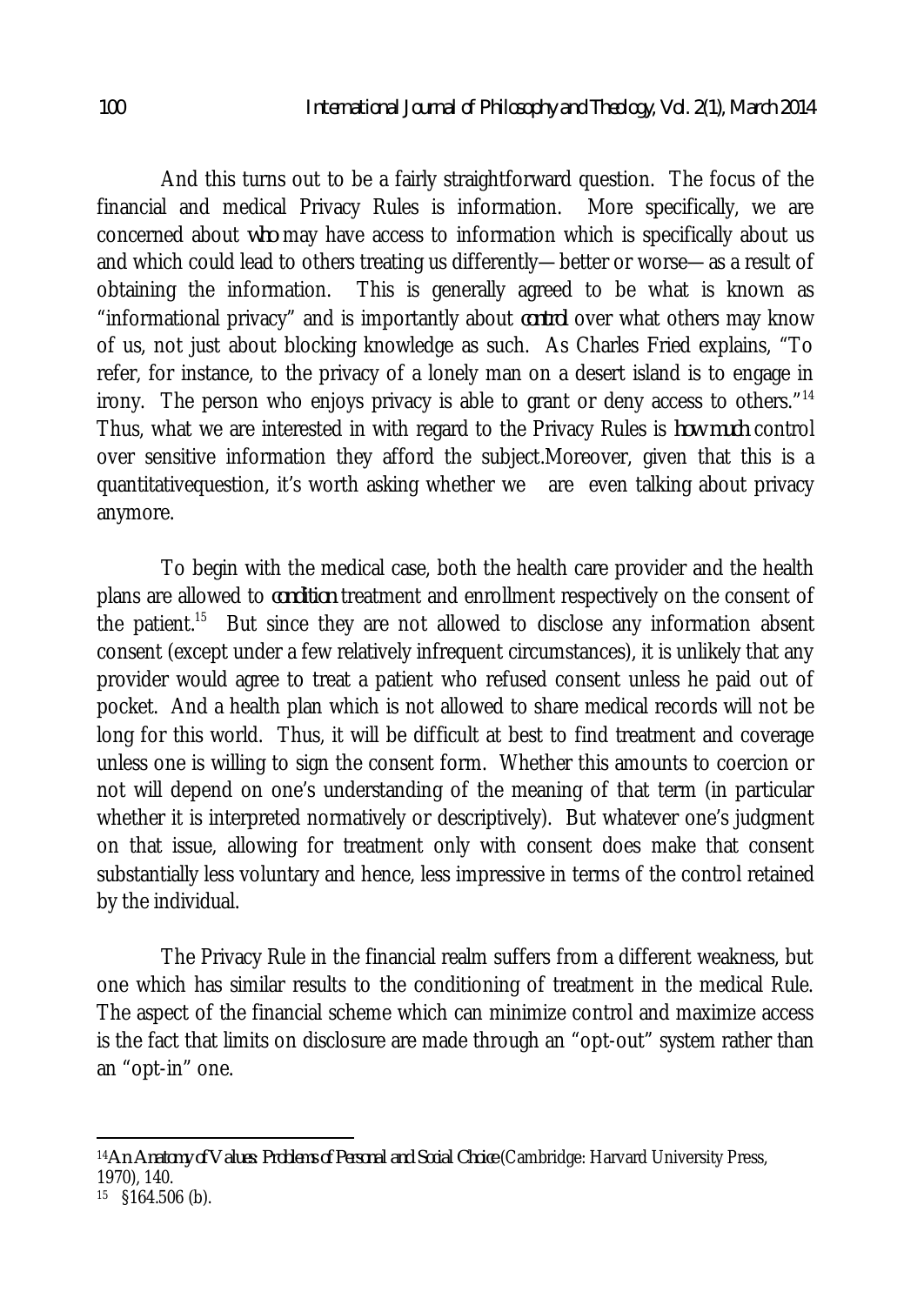What this means is that the subject of the information has to take positive action in order to prevent sharing of his information by sending in a form which effectively prevents the financial institution from sharing with non-affiliated third parties. In other words, the system defaults to sharing (which, once again, often means selling or renting) information and only prevents it when the customer takes positive action. The opt-out rates are notoriously low, indicating that such action is not forthcoming from the vast majority of the population. Of course, this might mean that the most consumers simply do not mind having their information sold to third parties; but if this is the case, it is difficult to say why we are engaged in such cumbersome and costly legislation in the first place.

Finally, when considering the degree of control over information afforded to the individual, it is important to keep in mind just how many parties are legitimately allowed access to protected health and financial information under the Rules. As the list of health care operations makes clear, that number is not negligible. Moreover, the layer of administration required to complete the payment process is obviously extensive as well. The situation with financial records is, if anything, worse. For the Rule there provides no limits at all to the sharing of information between affiliates; rather it applies only to non-affiliated third parties.The primary purpose of the Financial Services Modernization Act (the GLB Act) was to create what are known as "financial supermarkets"—entities which may combine banking, securities and insurance services. One obvious effect of such mergers is to increase the number of parties who will count as affiliates, thus enlarging the sphere in which financial information may be legitimately shared without the subject's consent *or knowledge*. Given that treatment and coverage can be conditioned on the consent to share medical information amongst covered entities on the one hand, and that the financial privacy regulations say nothing about sharing amongst affiliates, on the other, the degree of control individuals retain over their personal information is in fact quite minimal.

Thus, our financial and medical information travels far. The question is whether it is really with our blessings. We have seen that consent to share medical information is, at the very least, questionable if treatment is predicated on it. Similarly, the failure to opt out in the financial case is hardly a model of voluntary, informed consent.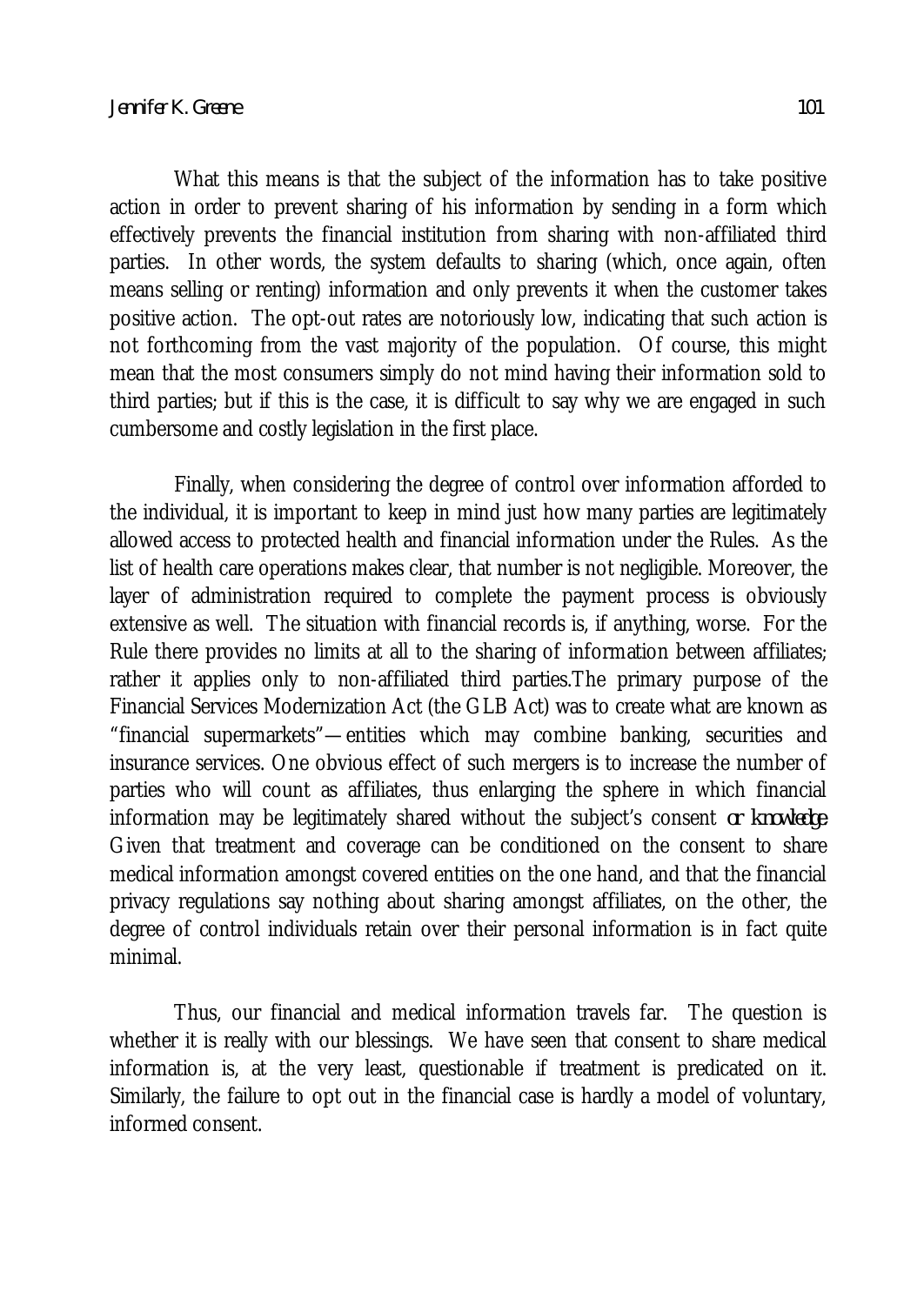Given the complexity of the systems, it's unlikely that anyone could point to the "business associates" or "financial supermarkets" reviewing their personal information. But if this is so—if consent to share doesn't include knowledge of those who are privy—there is little left of the normative value of privacy. Recall that the term is often defined through other concepts such as autonomy, identity, dignity, and freedom. The Rules which govern the dissemination of personal information in a networkwhich is both vast and difficult to understand standardize and regulate the procedures, but they do not promise any of the things we value privacy for. They certainly don't protect us in the creation of our own persona; nor do they leave us autonomous because we have "agreed" to share.

#### **Part Two: Another Look at Privacy**

The Meaning of Privacy

As already mentioned, the literature on the concept of privacy is substantial indeed, yet differences of opinion remain.<sup>16</sup> As in my review of privacy protections and incursions, I adopt an empirical approach, asking initially how does privacy work rather than what it is in the abstract. More specifically, I examine the components of a privacy claim: the time and place of the privacy claim (or invasion), the individuals against whom privacy is demanded, and the purpose of the bid to privacy in the first place. My argument is that given the central role of context in assessments of valid privacy claims, radical changes in the former will call for a new understanding of the latter. But this is just what we have failed to take into account in our current responses to privacy violations. Our ineffective privacy measures may well be the result of working with an outmoded understanding of privacy.

 $\overline{a}$ 

<sup>&</sup>lt;sup>16</sup> Interestingly, however, very little work on the concept has been done since the seventies and eighties, with the exception of Adam D. Moore, who himself relies on much earlier sources. See "Defining Privacy," *Journal of Social Philosophy* 39 no. 3 (2008): 411-428 and *Privacy Rights: Moral and Legal Foundations* (University Park: Penn State University Press, 2010).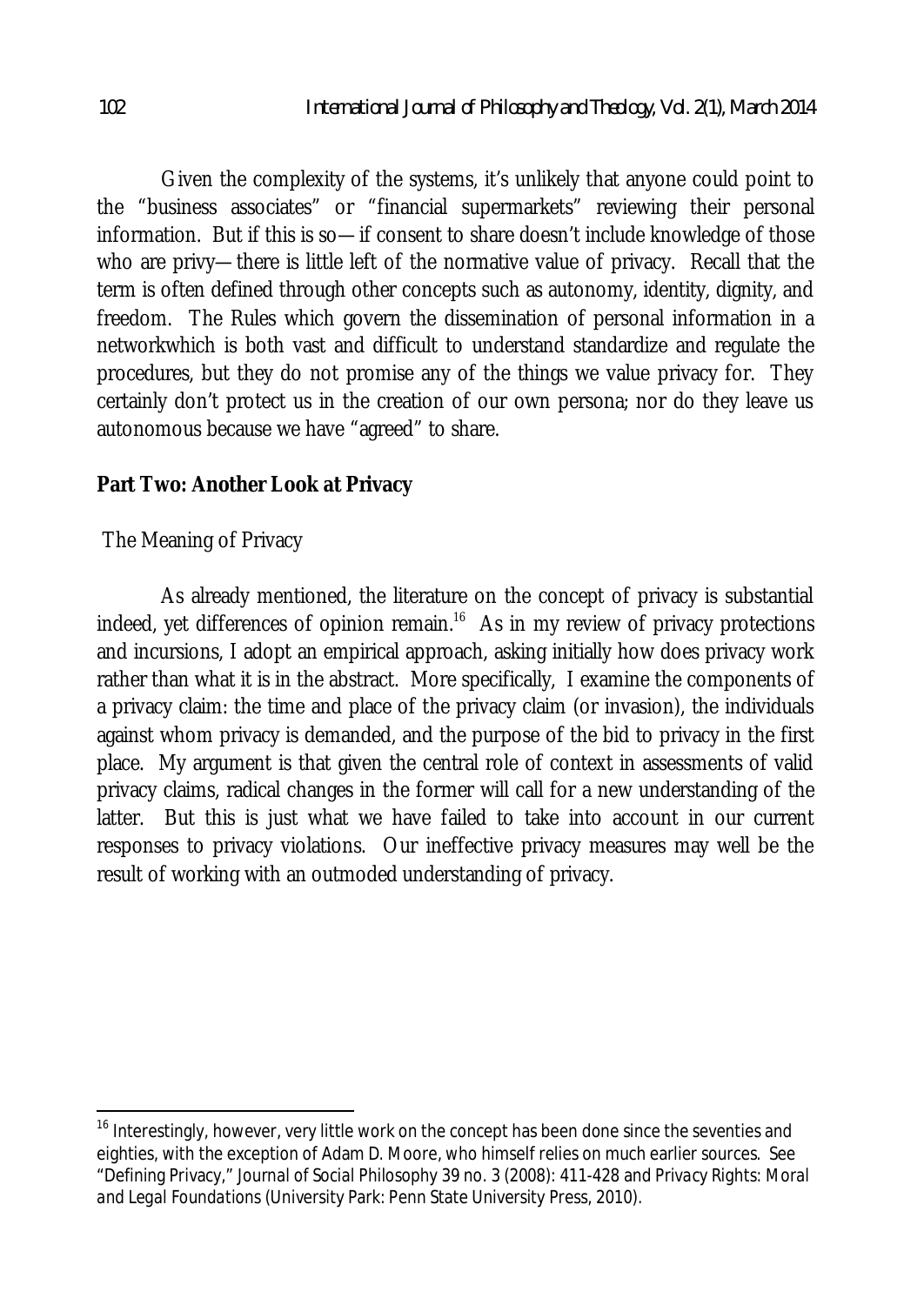It is broadly accepted that privacy is contextually defined or articulated. That is, what is private in one setting or one era may not be so in other circumstances. A woman's body in the late stages of pregnancy, for instance, was considered private not long ago (at least if you were of the propertied class), as were knees, the state of one's mental health, one's efforts of conceive a child, various diseases such as alcoholism and epilepsy, the existence of illegitimate offspring, and so on. Privacy claims—or their legitimacy—also change with the setting or domain.<sup>17</sup>

Much of the dispute over the infamous Bill Clinton and Monica Lewinski affair concerned the question of whether being in public office cancelled one's right to a private life (and what one could and could not do in the oval office). Other types of jobs involve obvious forfeitures of privacy—the school bus driver must share his or her driving and criminal records, just as airline pilots must submit to the loss of privacy involved in drug and alcohol testing. Privacy claims also change with physical settings. The home is an obvious example of a domain in which what is private outside of it—such as one's bank account or health--may not be so inside. Likewise, a court of law can require that a person disclose details of his or her life that would normally be considered out of bounds.

Another way in which privacy is contextually relative concerns the issue of whom it is asserted against. Information which is private with regard to some persons, or groups of persons, is not with others. Our financial status, for instance, is well known to employees of the Internal Revenue Service or our banks, but not to our neighbors and casual acquaintances. This is precisely what is at stake with the Privacy Rules discussed—who we can validly say "It's none of your business" to and how we justify the boundaries we draw. Privacy, then, is asserted, protected, and defined in different ways depending upon the time and place as well as the people involved. Thus any account of the meaning and value of the concept must be context specific.

 $\overline{a}$ <sup>17</sup>As Schoeman describes it, "some social norms restrict access of others to an individual in a certain domain where the individual is accorded wide discretion concerning how to behave in this domain." (Schoeman, 1992), 15. Charles Fried characterizes the role of the setting by saying "Acts derive theirmeaning partly from their social context—from how many people know about them and what the knowledge consists of." *An Anatomy of Values: Problems of Personal and Social Choice*, (Cambridge: Harvard University Press, 1970), 137-154, 141.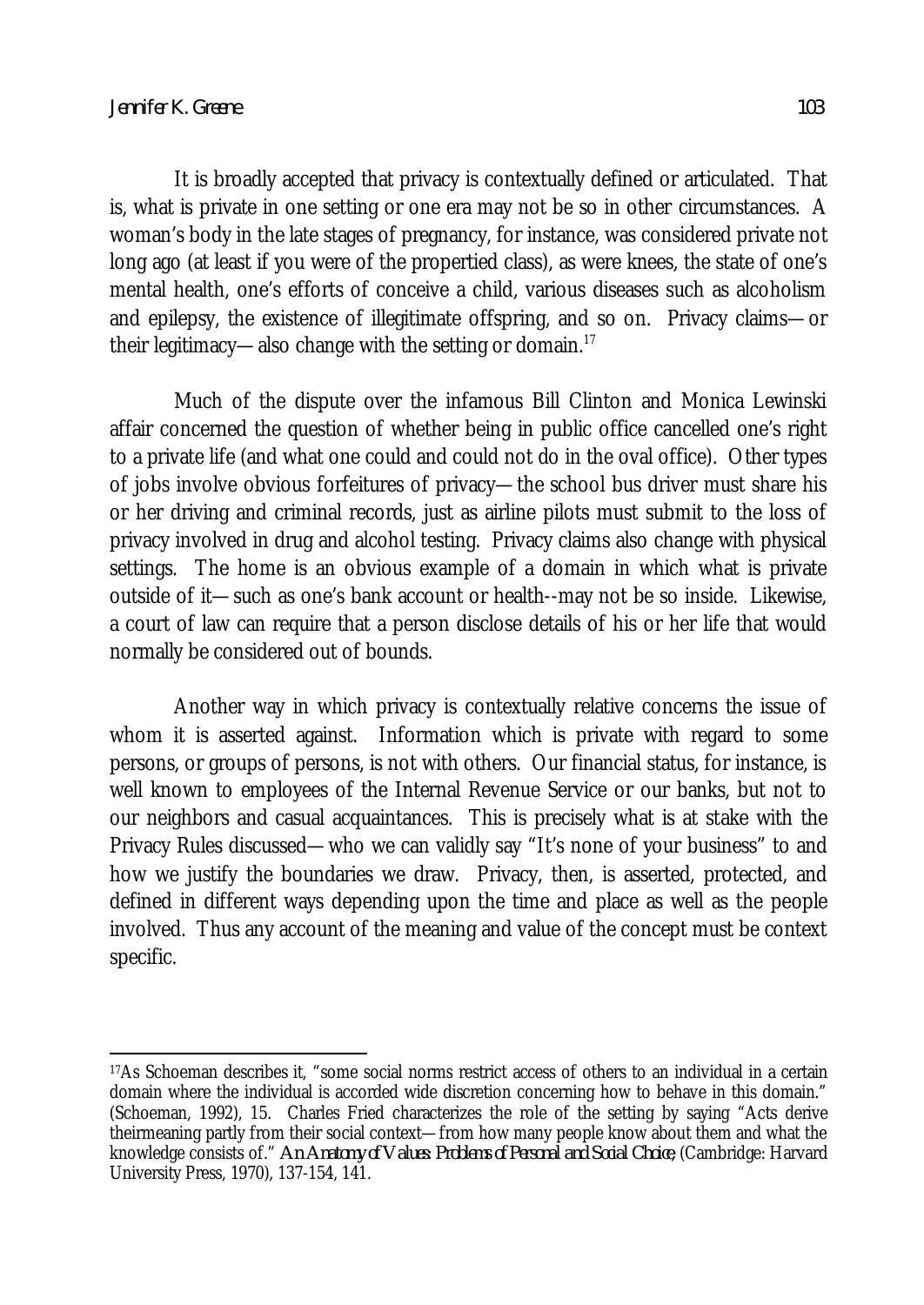The final general feature of privacy is that it is teleological concept. That is, privacy in and of itself is of little or no value; rather it's what it protects that matters.<sup>18</sup> It is for this reason that privacy is almost always defined in terms of other concepts such as liberty, dignity, personhood, intimacy and so on. Some theorists claim that privacy is in fact a cluster of concepts rather than a unified value.<sup>19</sup>

But for those of us who hold out hope for the concept as meaningful in itself, asking what *purpose* a claim to privacy is meant to serve enables us to at least narrow the range of values involved. What we need is a clear and specific way to differentiate between distinct versions, or perhaps different epochs, of the term "privacy." Only then can we judge whether the concept as commonly understood—if there is such an understanding—is coherent and up to the work expected of it.

In order to illustrate how these elements—domain, participants, and purpose<sup>20</sup>—are meant to help in identifying a particular understanding of privacy, let's look at a non-controversial example. Once we have a method with which to identify and evaluate claims to privacy, we can move on to the more difficult cases in dispute today. To begin with, however, perhaps the simplest and most longstanding use of the term "privacy" is in the context of the home.

 $\overline{a}$ 

<sup>&</sup>lt;sup>18</sup> Whether "little" or "no" is the correct formulation is the subject of dispute amongst theorists. See for instance, Charles J. Friedrich's "Secrecy versus Privacy: The Democratic Dilemma," in Pennock, 1971. HHS states: "It is important not to lose sight of the *inherent* meaning of privacy: it speaks to our individual and collective freedom." (Preamble, at 9, emphasis added) Joseph Kupfer, on the other hand, holds that the concept occupies a sort of middle ground between instrumental and intrinsic value: "The view proposed here, then, sees privacy as more than contingently good but not quite valuable in itself." Joseph Kupfer, "Privacy, Autonomy, and Self-Concept," *American Philosophical Quarterly* 24 no. 1 (1987): 81-89. Perhaps the best discussion on this issue is in Fried, 1970: 137-8. 19 Judith Jarvis Thomson, for instance, claims that "if, as I take it, every right in the right to privacy cluster is also in some other right cluster, there is no need to find the that-which-is-in-common to allrights in the right to privacy cluster and no need to settle disputes about its boundaries. For if I am right, the right to privacy is 'derivative'in this sense: it is possible to explain in the case of each right in the cluster how come we have it without ever once mentioning the right to privacy." "The Right to Privacy," *Philosophy and Public Affairs* 4 (1975): 295-314, 314. See also William Parent who claims that privacy is reducible to liberty claims in "A New Definition of Privacy for the Law," *Law and Philosophy* 2

<sup>(1983):</sup> 305-338.

<sup>20</sup> As mentioned, we can also differentiate accounts of privacy according to the era in which the privacy bid is made, but unless it is relevant (as it will be later), I shall simply assume we are talking about the present.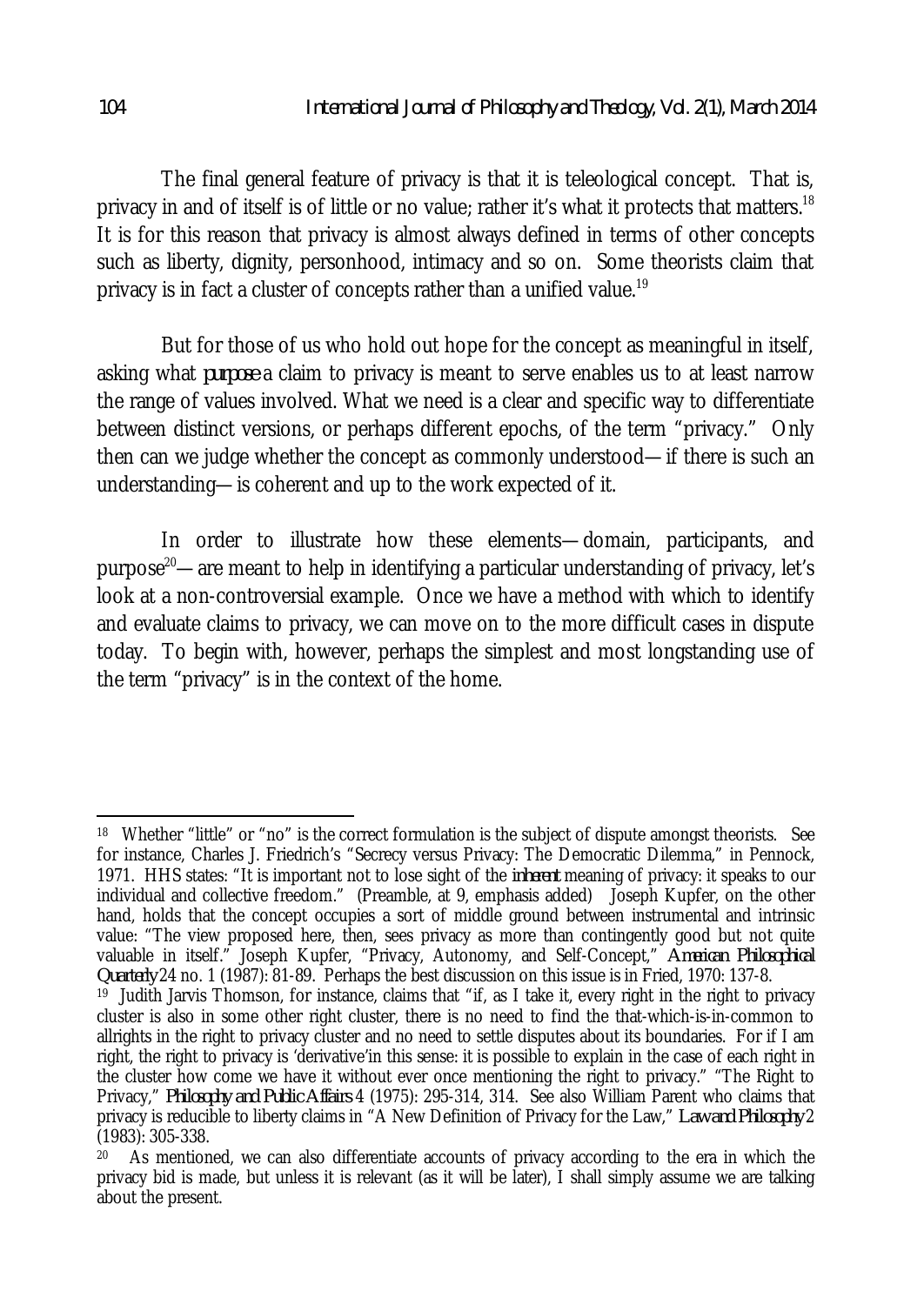What do we mean when we say that the home is private? If there is anything constant about the meaning of a claim to privacy, it is that it includes the right of one party to block another, stopping the latter from intruding upon or learning of something in the former's life. With regard to the home, we are denoting a physical line—the front door or the beginning of our property (though this latter is debatable insofar as others are at least free to watch what we do in our front yards). Thus, the blocking involved concerns physical space. And that physical space is the setting for claims of privacy—that of the private domain.

(This may sound either circular or redundant, but as we shall see, not all settings or domains in which bids for privacy are made can be characterized simply in terms of the public/private distinction or even physical space; we can for instance, distinguish between the economic and the spiritual realms, or the political and the legal. These other kinds of domains will be of use when we get to more complex examples of privacy.) The participants of our simple example are fairly easily recognized as well—they include whoever lives in the home, on the one hand, and the rest of the world, on the other.(It's true that part of the latter group may switch sides if they are invited in, but not much rests on this so I shall ignore it for the time being.) If privacy is invoked, then, it will be by one of the inhabitants of the home against someone who does not have such status.

Finally, what purpose is served when the home dweller asserts his privacy? Obviously, there are myriad reasons why we might want to go home and close the door—we're tired, hungry, or just fed up; there are projects that we can do only, or best, there; it's the most propitious setting for relations with those we care about; or we simply have no where else we need to be. Any one of these might be operative at a given time, but we are looking for something more general, or perhaps universal. For our question is about *privacy*, not comfort, property, or relationships. These other values also clearly apply to home life, but they aren't the primary reason for demanding privacy. For instance, we might be able to be perfectly comfortable in a more public place, such as a youth hostel or a campground (admittedly, neither example brings to mind *great* comfort, but the point is that we can conceivably eat, rest, and sleep in non-private places).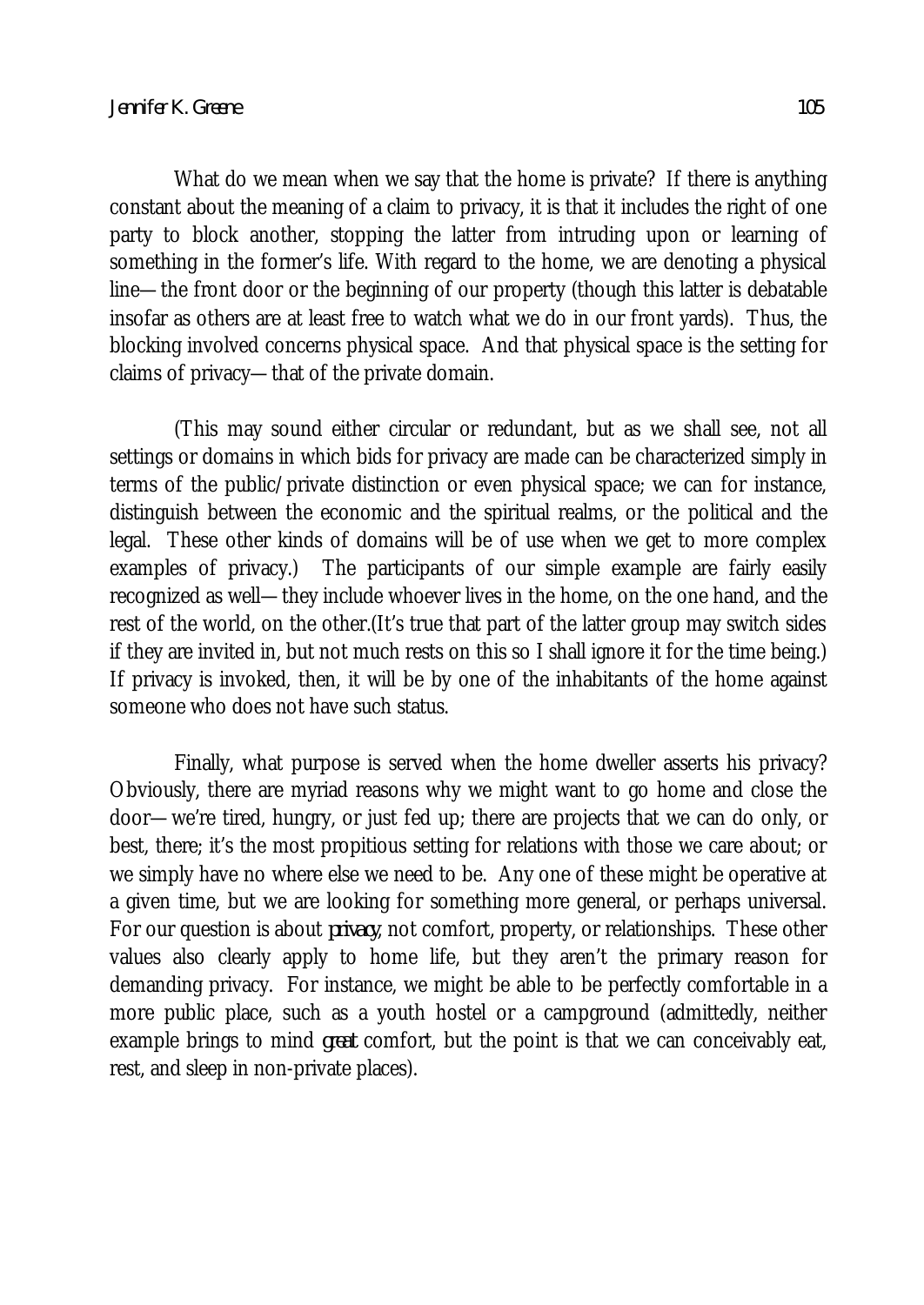The value that privacy of the home serves is more fundamental. The home is a sanctuary of sorts, where one needn't *be* anything. Being there relieves us of the requirements to follow the practices and rules involved in almost any other domain, such as the work place, the market place, or even just walking down the street. In all of these public domains, there are certain sorts of behaviors which are expected of us and others which are either prohibited or frowned upon. Wouldn't it be nice, for instance, to wear your slippers to work? Or leave your dishes on the table of the employee lounge until later when you felt like washing them? Or not talk? Or talk? Or sing off key? Or simply do nothing at all? This last example is especially illustrative of the value of privacy in the home; for there are few, if any, other places where one really can do nothing.

Even if we take a break in a park and just sit on the bench, we must still remember that we are in public—we don't usually lie on the bench or take our clothes off to be more comfortable (in fact, we could be arrested for either action).

It is only in the home—protected by a "zone of privacy," or what Michael Rowe calls "the outer envelope of personhood"<sup>21</sup>—that we are able to achieve utter freedom from conventions. As Hannah Arendt writes, "the four walls of one's private property offer the only reliable hiding place from the common public world, not only from everything that goes on in it but also from its very publicity, from being seen and being heard."<sup>22</sup>

It remains only to put a name on this value of freedom from social norms or publicity—the purpose of the privacy—though the label itself doesn't really matter. The important point is that it refers to a state which we seek, which is at times much needed if not absolutely necessary for us as human beings, and which we can recognize as important for others and therefore worthy of the protection. Nebulous though it sounds, I think it's something we all recognize, and it has been variously characterized in the literature as key in the development of a self-concept, $23$ personhood, $^{24}$  inviolate personality, $^{25}$  and human dignity. $^{26}$ 

 $\overline{\phantom{a}}$ 

<sup>21</sup>*Crossing Borders: Encounters between Homeless People and Outreach Workers* (Berkley: Univ. of California Press, 1999), 29. Rowe's discussion is concerned with physical privacy for the homeless, but the idea is the same—home and the privacy it affords are essential to human well-being.

<sup>22</sup>*The Human Condition* (University of Chicago Press, 1958), 71.

<sup>&</sup>lt;sup>23</sup> Kupfer, 1987, 81.  $A$  Concept of self as empowered to determine one's life, it will be argued, is requisite to *acting* autonomously. And privacy is needed for such a self-concept to develop."

<sup>24</sup> Jeffrey Reiman, "Privacy, Intimacy, and Personhood," *Philosophy and Public Affairs* 5 (1976): 26-44, 39. "*Privacy is a social ritual by means of which an individual's moral title to his existence is conferred.* Privacy is an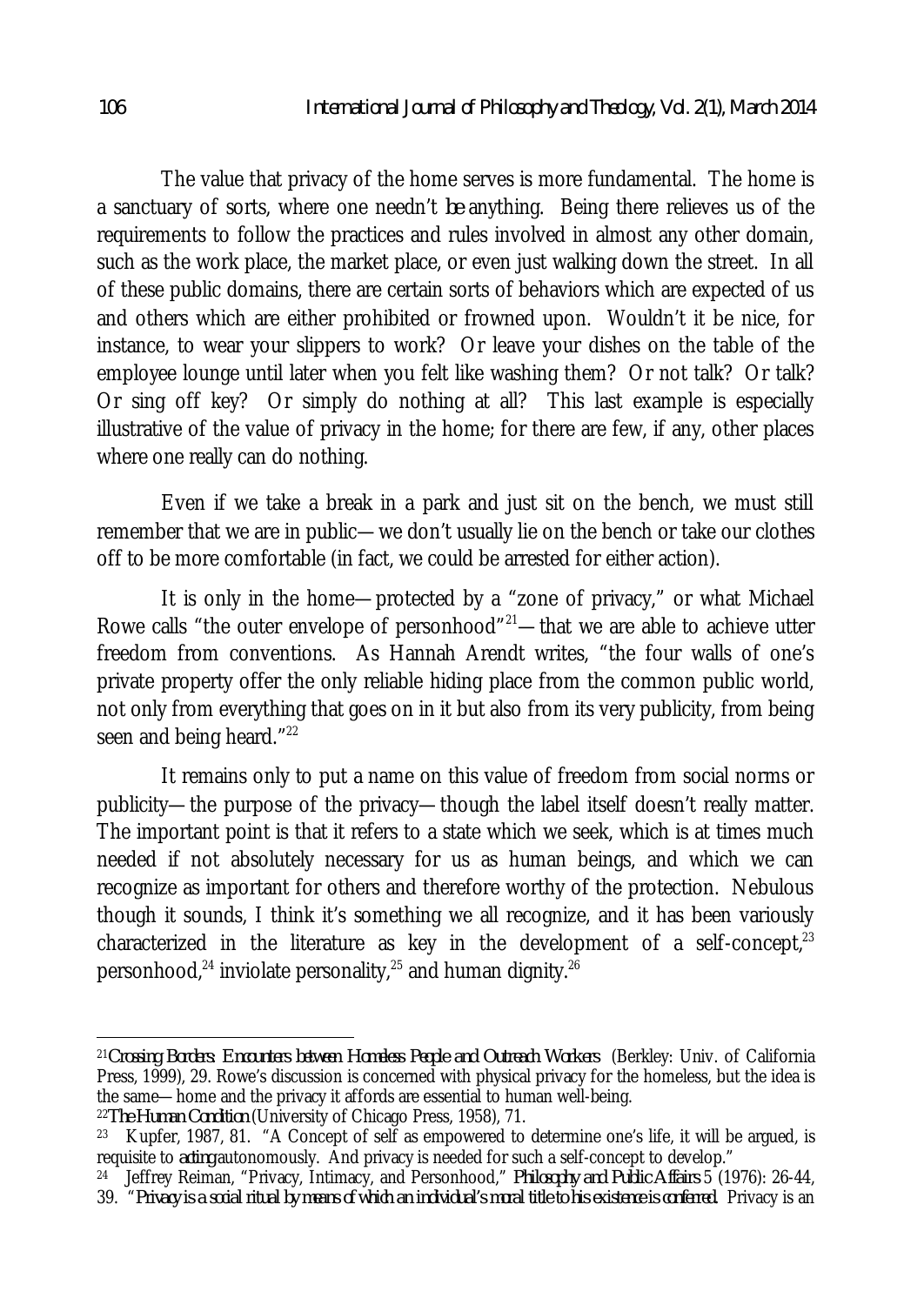The idea, in other words, is that unless we can get out of the public view now and then, we are potentially forever a slave to the opinion of others. (In this context, it is worth comparing life in prison, or other sorts of so-called total institutions, with the sort of respite we seek in the home.) Privacy in the home allows us to take a break from the rules and the pressures of such opinion, to refresh ourselves, and hopefully, to determine for ourselves whowe are in relation to that public.

Thus, the purpose of asserting the privacy of our home is not simply so that we may wear our slippers or sing off key. Rather it is that having the space and time in which to behave in such ways also serves a greater end—that of figuring out who we are and how we want to live.

It is for this reason that privacy is cashed out in terms of the other important values—dignity, respect, personhood—rather than the more specific freedom to eat, dress, or sing in any particular way.

As a final means of illustrating the three different elements of privacy claims (domain, participants, and purpose) and the usefulness in spelling them, consider the privacy one might claim for financial records. For instance, why is it that banks that publish their customers' account statements in the local newspaper would rightfully be accused of violating the privacy of those clients? Again, the participants and domaincan be quickly disposed of. The first include the bank's employees and/or owners as well as the customers. The relevant domain might be described as the business (or financial) domain. (Note that the point of specifying the domain is to make explicit the duties, obligations, expectations, and rights which apply to one type of interaction but not others. Thus the label itself is not as important as what is implied by it—in this case a fiduciary relationship, incurring obligations of trust and confidentiality.)

 $\overline{\phantom{a}}$ 

essential part of the complex social practice by means of which the social group recognizes—and communicates to the individual—that his existence is his own."

<sup>25</sup> Warren and Brandeis, in Schoeman, 1984, 82.

<sup>26</sup> Edward J. Bloustein, "Privacy as an Aspect of Human Dignity: an Answer to Dean Prosser" in Schoeman, 156-202. "The man who is compelled to live every minute of his life among others and whose every need, thought, desire, fancy, or gratification is subject to public scrutiny, has been deprived of his individuality and his human dignity."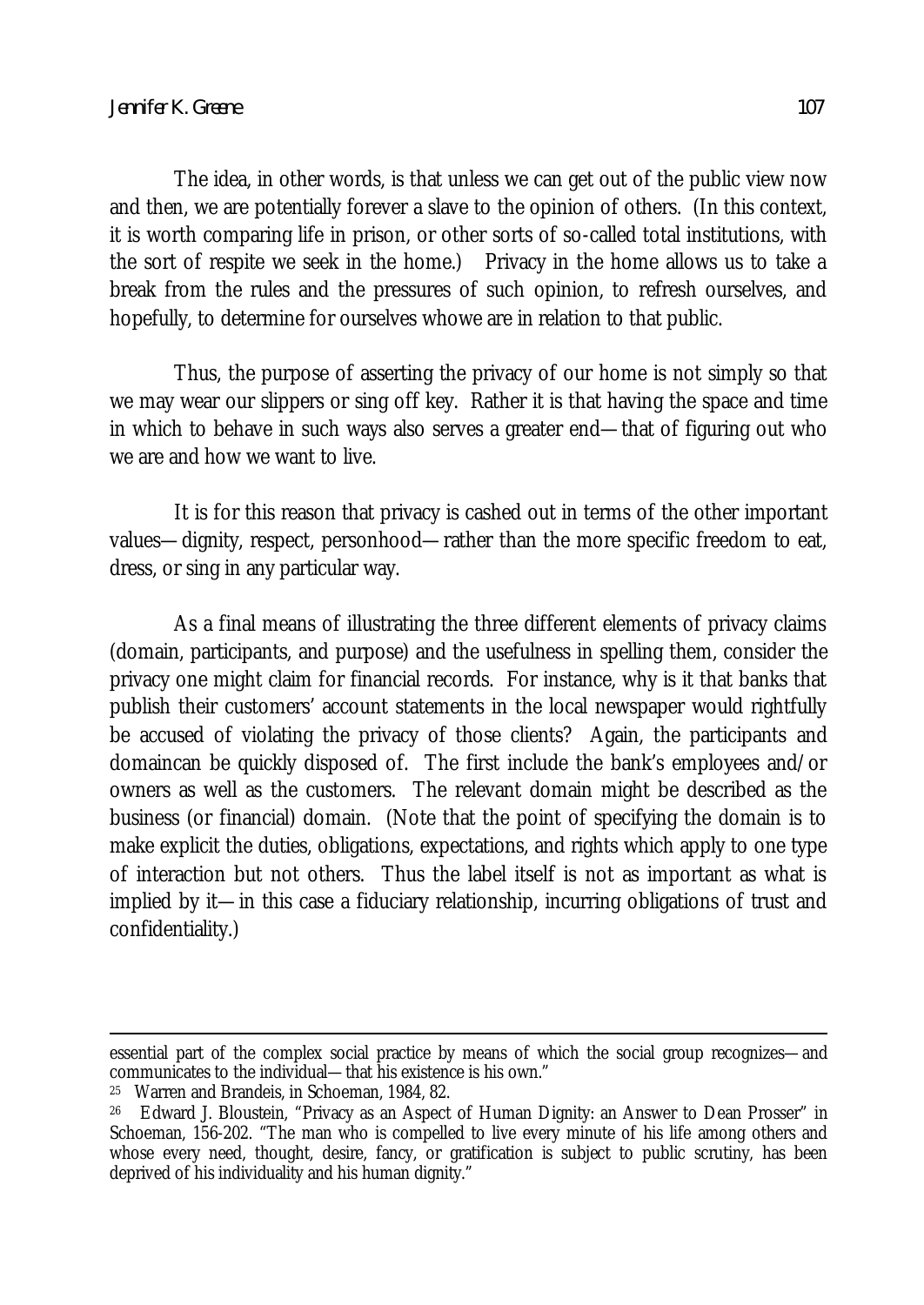What purpose is served by demanding privacy in this realm, or by crying foul play when such privacy is blatantly violated? In other words, why do we *not* want our financial status to be public knowledge? As in the case of privacy in the home, there may be any number of quite specific reasons we don't want others to know our bank balance—we might be afraid they will hit us up for a loan; that they won't want to travel with us; or that they might begin to monitor our expenditures. Irritating though all these might be, the grander purpose, so to speak, is that in order to be in control of our own lives, we need to be able to filter the information other people have about us. Although we can't do this with all personal information, when at all possible, we want to be able to choose what others may know, realizing as we all do that people react differently based on the sort of information they possess.

Imagine we repeatedly go to happy hour together, and I never have enough money to pay for my share of the drinks. If you are a generous sort and believe that I am struggling financially, you may well be perfectly happy to cover the tab if you enjoy my company sufficiently. If, however, you were to find out that I have plenty of money and am simply cheap, your attitude would likely be very different no matter how much (you thought) you enjoyed my company.

The reasons we value the privacy of our banking records and other financial information, then, are quite different than those which we identified in the context of the home. In particular, our purpose in demanding privacy of such records primarily concerns our relationship with others, rather than our own state of mind or independent development. Privacy as a means of regulating what others may know about us—that which is involved in the banking case—is often characterized as selfdetermination or autonomy insofar as it allows us (to the extent possible) to be the authors of our own life, to have the persona we wish the world to see out there.

As we have seen, the value and meaning of privacy is goal-specific. For if there is any inherent meaning to the concept at all, it is simply a form of blocking, of keeping others out, whether it be from a physical space, or possessing certain sorts of information, or of preventing action of a particular sort (as with obtaining an abortion). But blocking *alone* does not constitute privacy—road blocks aren't claims to privacy, nor are baby gates or minimum age requirements for entering bars. In order to be an instance of bid for privacy, it must be done for a particular purpose.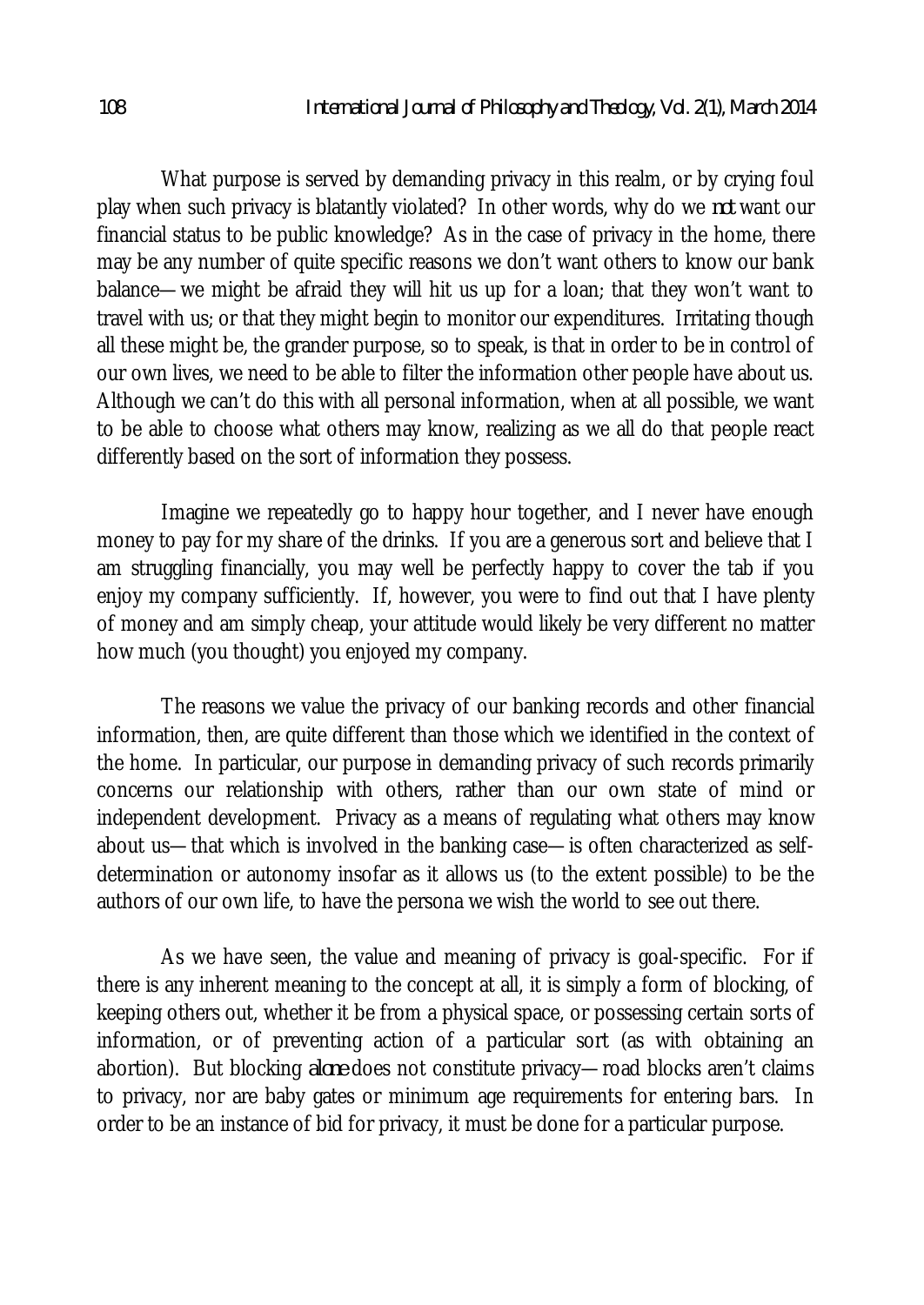What confuses us about the term is that while not all purposes pursued in blocking constitute privacy demands, neither is it the case that such demands can be captured under a single type of purpose. Privacy is, perhaps uniquely, complex. For it is used—and used correctly—in utterly disparate ways, and yet remains a single concept, albeit one which is in dispute.

## **Privacy Updated**

The argument of the previous section was that in order to understand, and evaluate, a bid for privacy we must look to the context in which it is asserted, including the domain and the participants. But we must also identify the purpose of the protection demanded, not to define the concept, but rather to evaluate whether it is indeed a genuine bid for privacy or for something else altogether.

Once again, privacy is a notoriously slippery term, leading to authors like Laurence Tribe to describe (but not adopt) views held by "those who regard privacy as but a name for a grab-bag of unrelated goodies." $^{27}$  It is also described as a "cluster of concepts" or one which has a "multi-dimensional form."

Despite these disagreements in taxonomy, however, it is broadly agreed upon, in the philosophical and legal literature at least, that the term (and its progeny) is essentially normative. That is, privacy is something worth demanding because it is intimately related to value concepts like intimacy, autonomy, personhood, liberty, integrity, trust, human dignity, and identity. Privacy is worthwhile because it enablesus to achieve these goods. Whether it be about information about, surveillance of, or intrusion on what is exclusively ours, we become unable to control our very identity in the eyes of others, thus losing autonomy at minimum, and frequently dignity and the rest as well. As Warren and Brandeis say in the classic article on the right privacy, it involves an individual's "right of determining, ordinarily, to what extent his thoughts, sentiments, and emotions shall be communicated to others." And when that right is violated, he loses "the right to one's personality."<sup>28</sup> Privacy is intrinsically normative and teleological.

 $\overline{\phantom{a}}$ 

<sup>27</sup> Quoted in DeCew, 1997, 62.

<sup>28</sup> "The Right to Privacy," *Harvard Law Review* 4 no. 5 (1890): 193-220, 198, 205.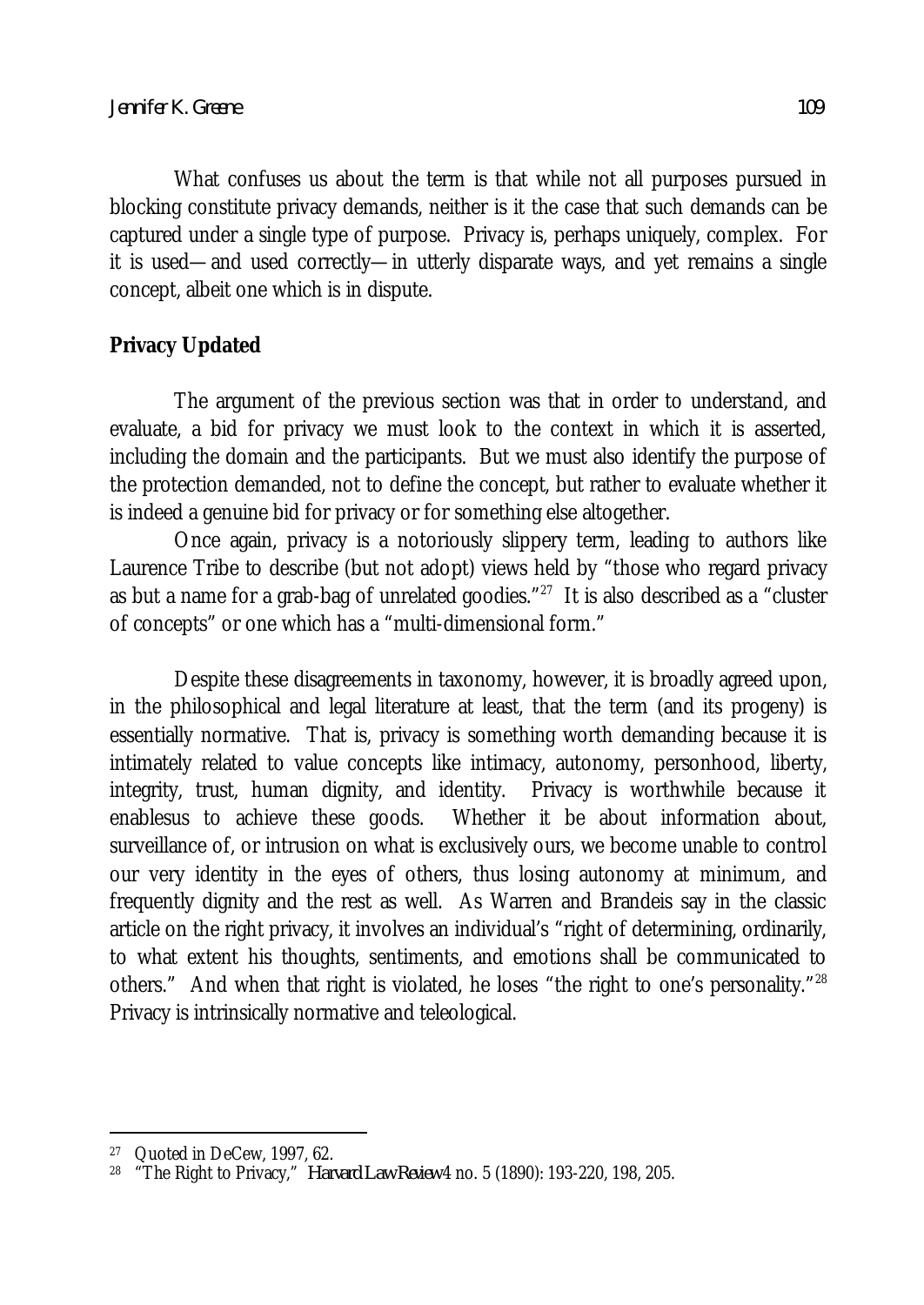In order to evaluate the validity of the claims to protect privacy discussed in Part One, then, we need to identify the domain, participants, and purposes of the Rules. The analysis will focus on the protection of medical records, but much the same goes for the financial version given the similarities in structure. The Preamble of the Final Privacy Rule states that:"the provision of high-quality health care requires the exchange of personal, often-sensitive (sic) information between an individual and a skilled practitioner. Vital to that interaction is the patient's ability to trust that the information shared will be protected and kept confidential. Yet many patients are concerned that their information is not protected." 29

In response to such concerns, polls were taken and evaluated, congressional representatives contacted and consulted, and the industries involved (including the insurance companies) were called upon to take the steps necessary to reassure the American public that medical records were indeed responsibly handled.

The Final Rule was over five hundred pages (with commentary), and is of such complexity that it took years to fully implement and required large scale restructuring of almost all aspects of health care. Protection took effort. Up until the early to mid-1960's, concern for privacy roughly followed the Warren and Brandeis model of 1890.

That is, rights to privacy were generally considered to be justified claims preventing others from intruding upon the inner sanctum—the domestic realm. Words like "solitude," "seclusion," and "retreat" were far more likely to appear in discussions of privacy than those which are frequently touted today, such as "security," "control," and "efficiency." For in its infancy, what was protected was naturally located predominantly in the home. The concern was that "what is whispered in the closet shall be proclaimed from the house-tops."<sup>30</sup>

Today, of course, whispers are the least of our problems. As pointed out by the ACLU's John H. F. Shattuck, "record-keeping is one of man's oldest activities. In this perspective, computerization of personal records represents the latest stage in a procession of techniques that has developed over the past 4000 years from clay tablet, and papyrus scroll to typewriter, teletype and Xerox copier $\dots$  " $^{31}$ 

 $\overline{a}$ 

<sup>29</sup> Federal Register: December 28, 2000 (Volume 65, Number 250): 8.

<sup>30</sup> Judge Cooley, qtd. in Warren and Brandeis, 195.

<sup>31</sup>*Rights of Privacy* (Boston: National Textbook Company, 1977), 149.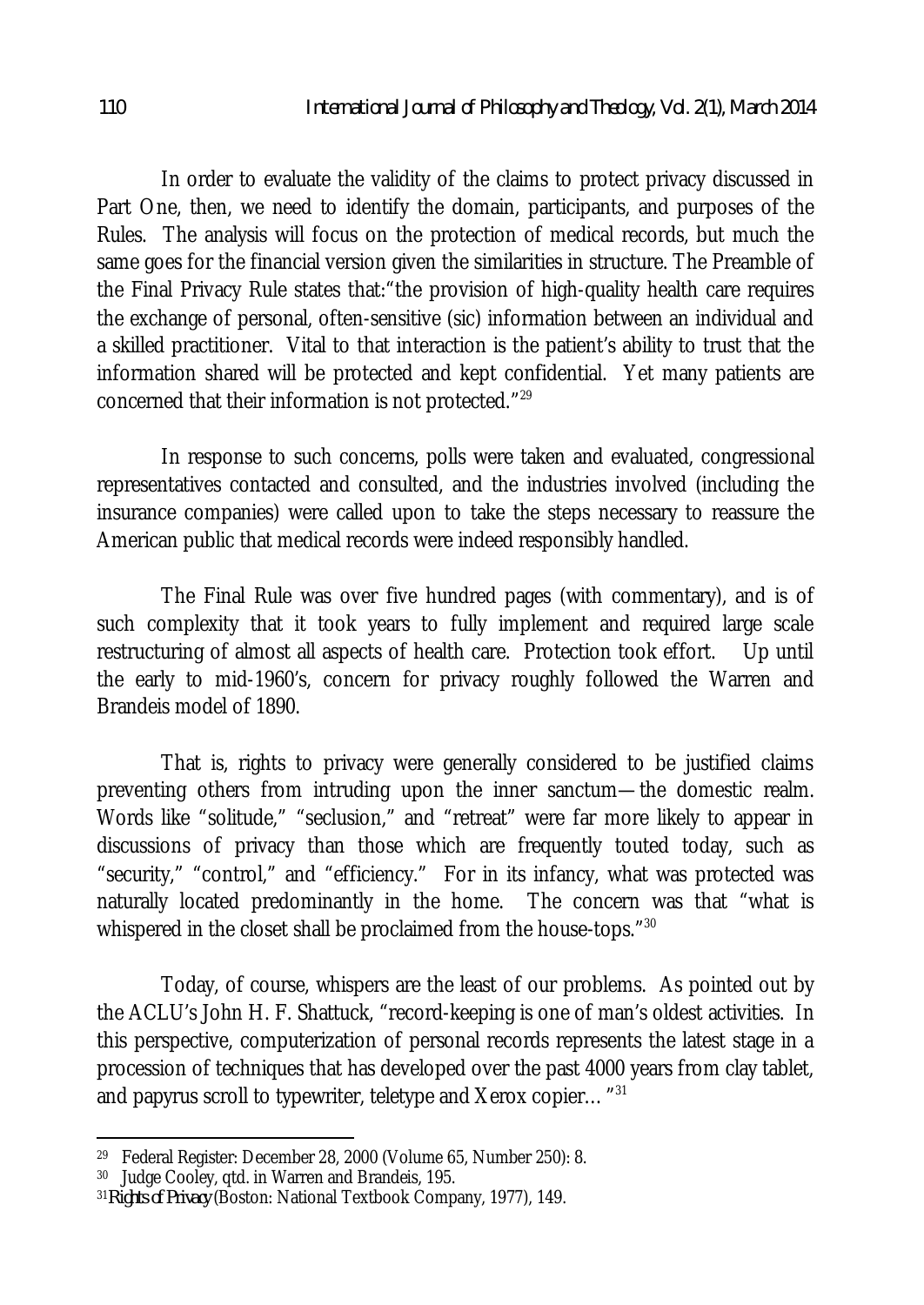Thus, there have always been records and documents "out there," some of which were probably regretted by the subject.

Despite its long history, though, we have obviously made a quantum leap today, rather than the incremental development of new kinds of record keeping described. The change in focus from keeping others from intruding upon the home to protecting information held outside the home, in other words, wasn't simply a result humans' sudden propensity to keep records. Rather it was the format of the records, as well as the radically increased pace, size, and complexity of the public realm generally, and the world of business specifically, which led to worries going far beyond intrusion upon the domestic sphere. It is here where the difference in era or time comes in. Marx and Engels' description of the enormity of the changes wrought by the rise of the bourgeoisie might well be an (possibly overly dramatic) account of the effects of digital record keeping:

Constant revolutionising of production, uninterrupted disturbance of all social conditions, everlasting uncertainty and agitation distinguish the bourgeois epoch from all earlier ones. All fixed, fast, frozen relations, with their train of ancient and venerable prejudices and opinions, are swept away, all new formed ones become antiquated before they can ossify. All that is solid melts into air. $32$ 

Moreover, rather than protecting a man's "thoughts, sentiments, and emotions" as Brandeis and Warren put it, privacy would now be directed at man's financial, medical, and criminal histories. With the computer—the so-called age of access—the stakes go up. There will still be concern for the private realm as the Court's decision in Kyllo v. U.S. shows—a man's house is still his castle. $^{33}$  But just as the processes described by Marx and Engels have never been reversed, changes in what it takes to manage and control one's own business will never be the same. As HHS states in the Preamble of the Final Privacy Rule, "Today, it is virtually impossible for any person to be truly 'let alone.'"<sup>34</sup>

 $\overline{a}$ <sup>32</sup>*Manifesto of the Communist Party*. *The Portable Marx.* Eugene Kamenka, ed. (NY: Penguin, 1983).

<sup>33</sup> 533 U.S. 27 (2001). The plaintiff was arrested for growing marijuana in his home as a result of the use of thermal imaging by the police outside of the home. While the defendants claimed they were within their rights since they never entered the residence, the Court found that the surveillance did in fact violate the 4<sup>th</sup> amendment's promise of freedom from arbitrary search.

<sup>34</sup> Preamble, 11.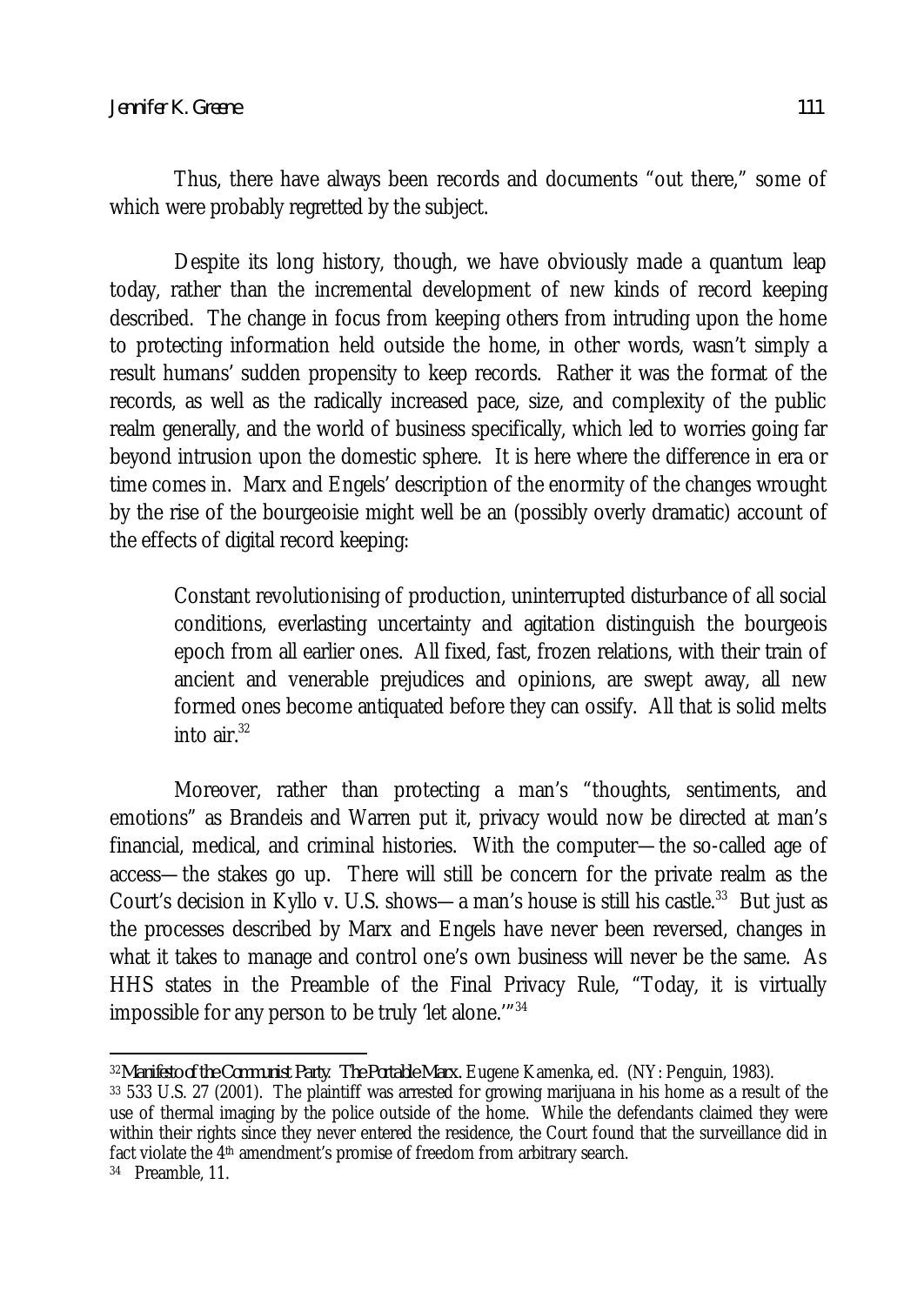So what is the context of the bid for privacy in the medical records case? Who are the participants and what are the domain and purpose? It is by answering these questions that we see the need to reconsider our understanding of privacy (and the possibility of attaining it) given radically changed circumstances. For the context has changed beyond recognition. Just as Marx and Engels explain the very conditions of society through the revolutionary developments of successive epochs, we find ourselves in a world we could not have imagined fifty years ago. Our very concepts of space and time have expanded through the invention of the computer and the internet. Concrete spatial boundaries are almost secondary; records which could once be confined to one or two physical locations are now "out there" to such a degree that reining them in again seems virtually impossible. $^{35}$ 

Concurrently, the number of participants handling those records has grown exponentially. We are clearly not in Kansas anymore. The question is, can we still have genuine *privacy*, or is the best we can do something else?

Compare current practices regarding medical records with those of a physician practicing in 1920. In the earlier era, the records would usually be hand-written, contained within a single folder, and kept in a single office. Access to the records would be available to the physician who originated them, his or her partners, and the nursing and perhaps, administrative staff. In many cases, this may well have amounted to only one or two people. Contrast this with today's scenario in which any number of people need (and get) access to medical records and, given the format, get it quite easily.

As reported by HHS, "according to the American Health Information Management Association (AHIMA), an average of 150 people 'from nursing staff to x-ray technicians, to billing clerks' have access to a patient's medical records during the course of a typical hospitalization."<sup>36</sup> Even apart from hospital stays, the privacy legislation (which is after all meant to *limit* access to patients' personal health information) roughly says that anyone who is in the business of the provision, payment, and health care operations has carte blanche.

 $\overline{a}$ 35 Marx and Engels' words are also apt here when they describe the rise of the bourgeoisie as creating "a society that has conjured up such gigantic means of production and exchange, [it] is like the sorcerer who is no longer able to control the powers of the nether world whom he has called up by his spells." (*Manifesto*.)

<sup>36</sup> Final Privacy Rule – Background and Purpose, 14.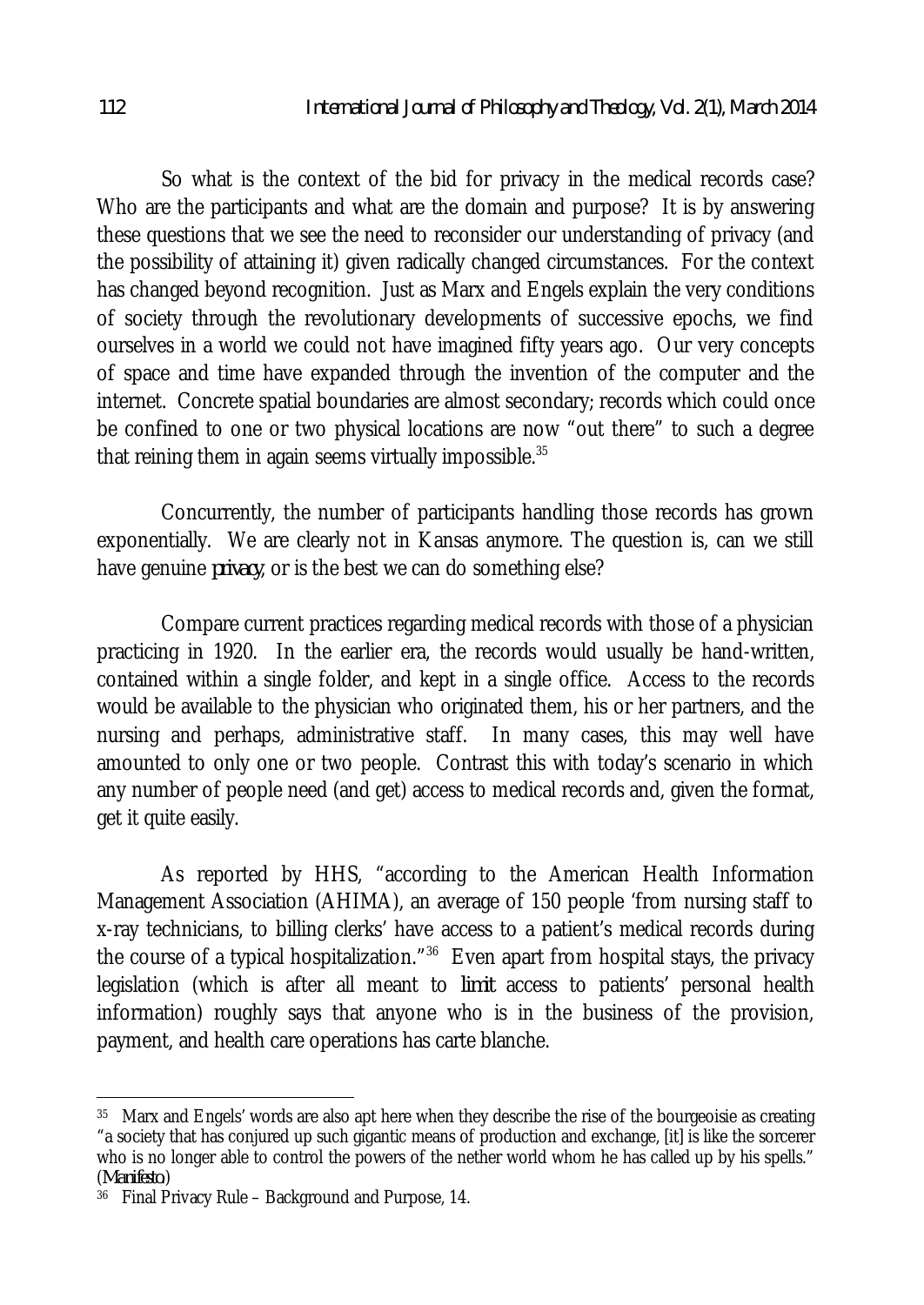(Note that that same is true in the financial privacy rule—any affiliate of the financial institution may have access to information without consent or notification.)

Even a single office visit can generate *legitimate and necessary* access to all those listed under "health care operations" as well as those involved in the actual payment procedure, never mind those that actually deliver the care. While it is obvious that the entire system is top-heavy, that is not our immediate concern. Before the computer age, the physician and staff would have to have some system of record keeping whereby files and notes were shared, but only for purposes directly related to care. As far as anyone else was concerned, old-fashioned manila folders and file cabinets usually did the trick.

Moreover, the staff would have to be committed to maintaining confidentiality in other ways, such as refraining from talking about particular cases outside of the office, or reporting to the newspapers when a celebrity came for health care. Apart from that, however, there seems little else which would be required of the physician and his or her staff. In other words, maintaining privacy would have been largely a matter or *refraining* from disclosing the information in wrongful ways (and given the system of care, almost all forms of disclosure outside of the office would be considered wrongful). In such a case, the right to privacy was a *negative right,* one which required only that those on the other side, so to speak—those who have the duties correlated to the right—refrain from certain behaviors. The right required no positive action on their part, and as such, was significantly easier to honor.

In contemporary times, on the other hand, to respect the right to privacy one will have to do a good deal more. For simply refraining from disclosing the information simply isn't possible.

Disclosure is a normal, and required, part of the job and occurs whenever the provider seeks payment or authorization for a procedure, gives the patient a referral, or submits reports to the HMO under which he or she operates (to name just a few transactions). The information is already "out there," usually in a format which is easily and instantaneously shared, and unless one is very young indeed, simply a further chapter to an already existing file. Protecting privacy under these circumstances is far more difficult than in the earlier case.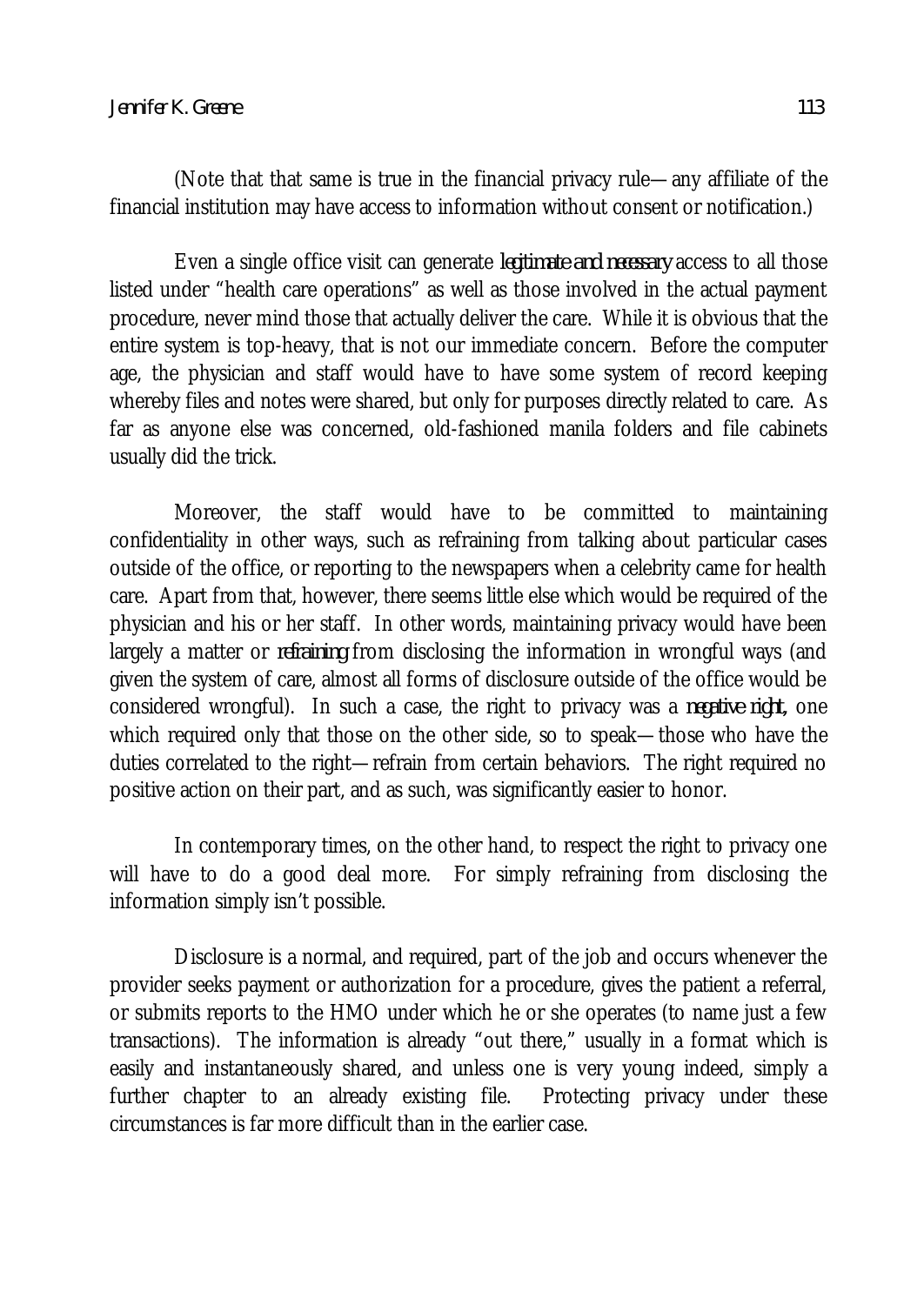Not only is it a more complicated matter, one which involves more complex judgments of legitimacy, wrongful use, and so on, but it is going to require positive action on the part of those who deal with such information—a group which is vastly increased. The right to privacy has, in other words, turned into a *positive right*, one which requires that those who hold the duties correlated do much more than simply stand out of the way. At minimum one will have to think about the security of transmission as well as procedures by which to store and dispose of the information. A burglary of physical records in the physician's office is easily detected; hackers present more of a challenge.

Interestingly, the purpose served by protecting privacy seems to have roughly remained the same in the two eras. Personal medical information is sensitive; the mode and scope of the health care system do not change this fact. Given this sensitivity, individuals might be reluctant to share it. We might explain this tendency in privacy terms as the desire to be the authors of our public persona. As previously discussed, what people know about us can easily change the way they feel and think about us, treat us, and judge us. Disclosing that an adult is HIV positive is practically equivalent to disclosing that he or she has had some sort of sexual interaction or is in intravenous drug user (or has been extremely unlucky with hospital care). And those disclosures may well affect that person's job prospects, housing options, dental treatment, number of suitors, and general standing in the community. This is not to endorse discrimination against AIDS patients, but merely to point out the way in which disclosing medical information can radically change a person's situationusually for the worse.

However, if a patient is unwilling to fully disclose medical details to his or her physician, the quality of medical care may well go down. HHS elaborates: "privacy is a necessary foundation for delivery of high quality health care.

In short, the entire health care system is built upon the willingness of individuals to share the most intimate details of their livers with their health care providers.<sup>37</sup> Again, this necessity has not changed as the context and number of participants involved have. Control over medical (or financial) records remains important insofar as we wish to regulate what others may know about us, realizing that certain kinds of information can radically alter their treatment and judgments of us.

 $\overline{\phantom{a}}$ 37 Preamble, 16.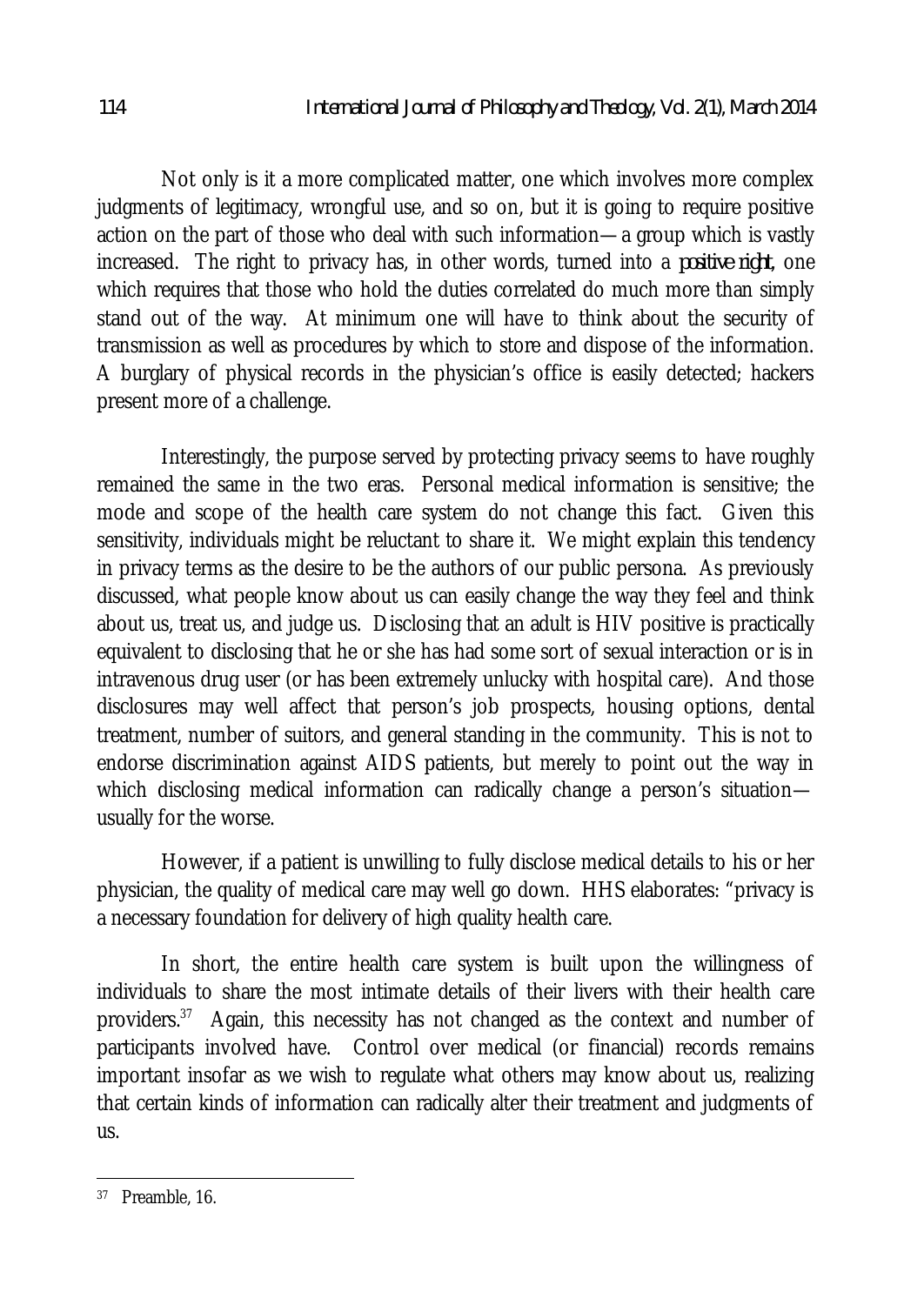In summary, by working with a contextually articulated approach to privacy we have seen first that the domain in which such privacy is asserted is transformed beyond recognition. What was spatially delineated is no longer describable in terms of geography. Not only must we contend with cyberspace and the immediacy and breadth of information sharing it implies, but the great number of participants involved in the delivery of health care—including insurers, pharmacists, accountants, health care clearinghouses, doctors, nurses, technicians, employers, and others makes thinking of a single geographical designation for the bid to privacy utterly obsolete.

This last point illustrates the fact that the change in domain is intimately related to the change in participants which is unsurprising. The domain represents the setting in which the claim to privacy is made; if that setting has been greatly expanded, it only makes sense that the number of participants would expand as well. What is not so immediately clear is how the purpose of the privacy claim interacts with the context in which it is made, a point I will return to presently.

Continuing with the summary of findings to date, we have seen that while the purpose for demanding privacy remains the same, the way in which that purpose is realizable is radically quite different. For given the contextual changes, the right to privacy must now be asserted against countless, unknown individuals rather than a specifiable few. Moreover, as mentioned in connection with the distinction between positive and negative rights, the contemporary right to control one's own private information requires far more of those who have it than simply restraint. For many of the participants, disclosure is what they *do*. The whole point of health care clearing houses is to reformat information (from identifiable to non-identifiable, but also vice versa) and *pass it along*. Likewise for financial supermarkets. Thus rather than simply demanding that those who have access to sensitive information keep it confidential, we must specify how, when, and to whom they may disclose it. And this, of course, is far more complicated.

HIPPAA requires that there be "Privacy Officers" with varying degrees of access, necessitating both special training and positive rules to prevent access. So much more is required from those against whom the demand for privacy is made keeping information confidential is an enormous (and costly) job. The duties correlated with a contemporary right to medical or financial privacy are substantial.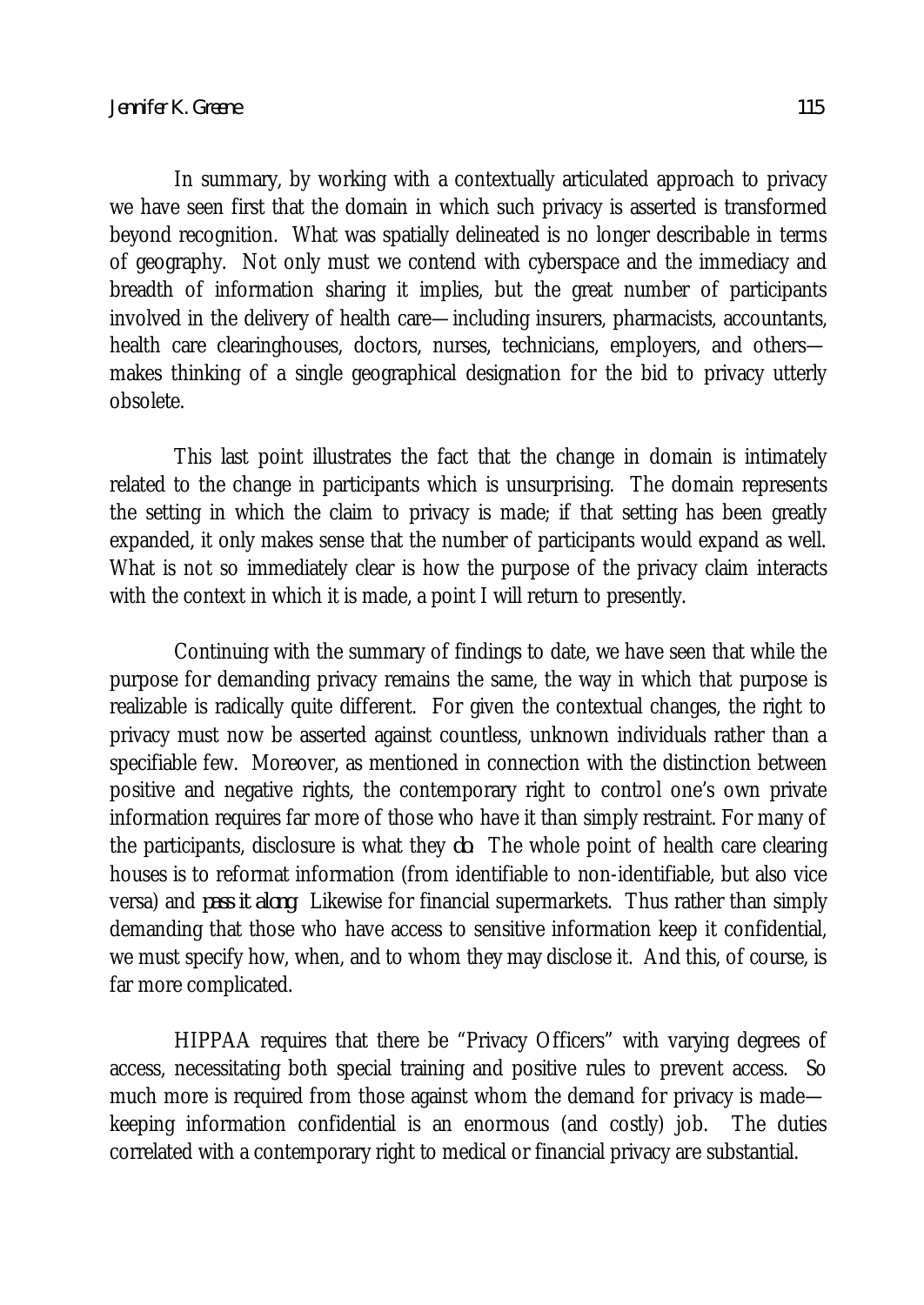What should we conclude from these findings? First, as already mentioned, it looks as though changes in domain and changes in participants will be likely to go hand in hand—the context is a package deal. The more interesting finding, however, is the relation between that context, the purpose of the privacy bid, and its value in relation to other values. In the case of informational privacy, it seems to cash out this way. The change in context—domain, era, and participants—radically changes the very possibility of achieving the end of privacy in the sense of controlling what others may know of us (the purpose).

While our reason for wanting privacy of medical and financial records may have remained the same over time, the possibility of getting it has not. We may get data security, predictability, and accountability, but we simply do not have the option of *controlling*, in any meaningful way, who sees our personal information.

The purpose of the claim to privacy prior to electronic records and the vast business that goes with them, was perhaps most importantly to guard our dignity the body is subject to all sorts of unlovely conditions we may be unwilling to share. But the privacy claim is also about maintaining our autonomy by controlling what others may know about us. Likewise with identity (consider operations like abortion, breast enhancement, or sex reassignment surgery) and one's future decisions regarding intimacy. However—and this is the punch line—these moral goods are no longer possible in any substantive way. Not only are there countless unknown people who "know" (though probably don't care), but anyone we see in the profession today will likely know our history regardless of relevance to present complaints. The cat is out of the bag and very unlikely to be in it ever again. Warren and Brandeis' concern over "whispers in the closet" are well-founded.That records are shared needn't mean that we will in fact have lost dignity or autonomy, but these terms are simply not apt for what the Rules were built to do.

 Rather than the normative goals which have been an inherent part of the right privacy against society at large, the ends we seek today are empirical—security, regulation, standardization, consistency, and so on. Even when accomplished it is not privacy in any meaningful sense which is secured. This conclusion may be disappointing, but it is important to remember that just because we cannot have privacy, it doesn't follow that anything goes.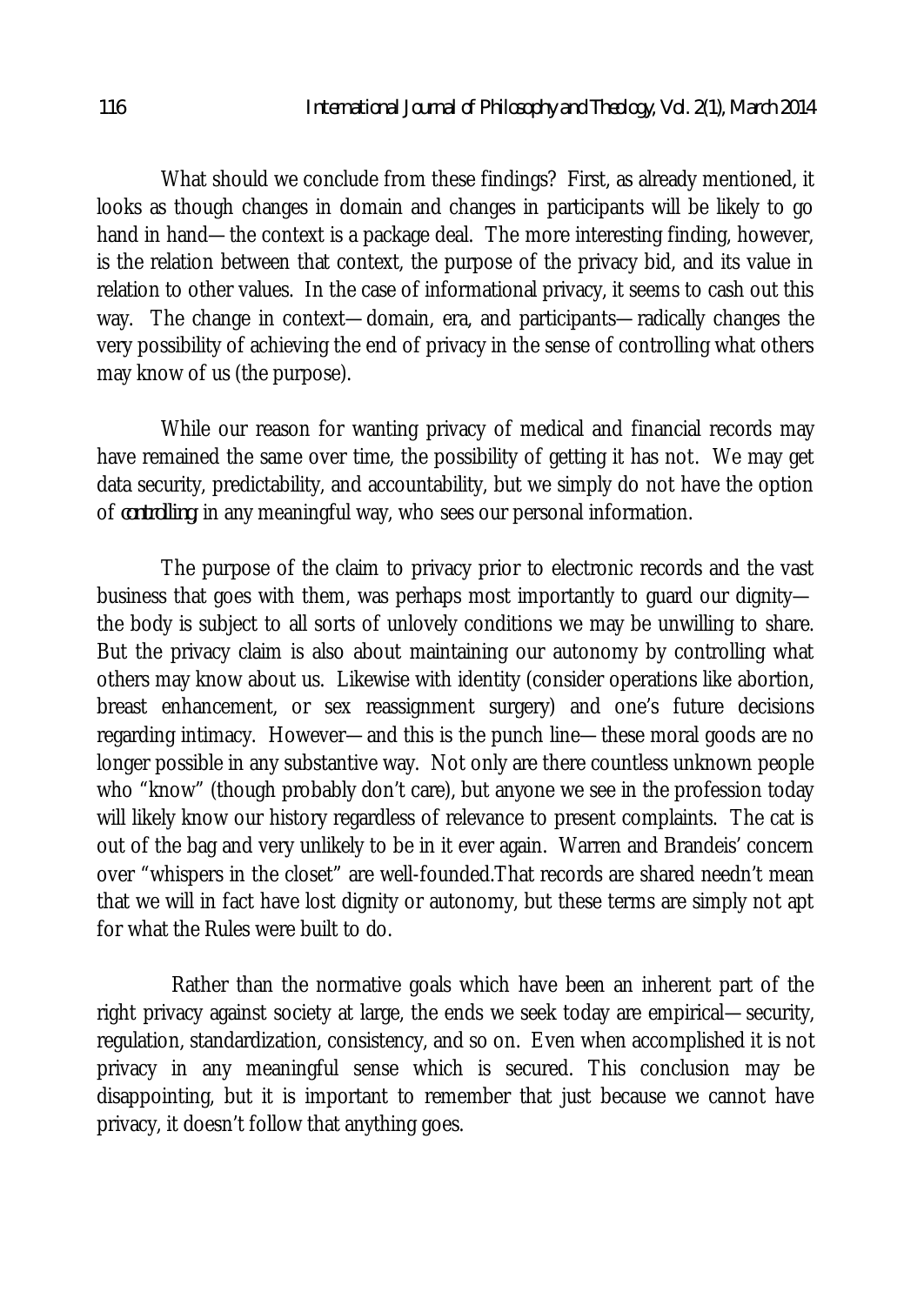Data security and accountability on the part of those who handle our information are clearly attainable and may well be an adequate replacement for the spot previously held by the normative concept of privacy (even if it is still so-called). Given radical changes in domain and participants—changes which are unlikely to be reversed—our goals themselves have necessarily changed as well. Substantive privacy is still possible, just not in the context of extensive sharing of incalculably many bits of personal information—in other words, not in the context of current medical and financial transactions. What we need in those contexts has been transformed; the purpose of the Rules is security and so on, not protection of our "inviolate personality."<sup>38</sup>

Moreover, whether or not we like the conclusion is irrelevant. If the argument presented here is correct, privacy in the sense of genuinely controlling dissemination of our personal information is simply no longer possible. We can inform ourselves on the conduits of distribution, keep a close eye on our physicians and financiers, take the time to find and opt-out of whatever systems we can, or even refuse to have dealings with anyone who uses a computer for official business. Absent these, however, there is little we can do to completely hold on to what is ours. What we can do, however, is to stop thinking that it is privacy which is protected and then getting disappointed when it is not. Legislation like the Rules threaten the very meaning and value of privacy in other realms in which it is still possible. For they give us false hope that privacy will be protected, and that hope is inevitably dashed. If this happens frequently enough "privacy protection" will no longer kindle hope much less confidence; and its fundamental value in relation to our very personhood may be lost. The HHS's statement in the Preamble of the HIPPAA Rule that "today, it is virtually impossible for any person to be truly 'let alone'" should concern us not so much because it is true that we will be known in some way to many. Rather we should find it very disconcerting that in using the central description of privacy—the right to be left alone—it states that we have lost privacy for good.

 $\overline{\phantom{a}}$ 38 Warren and Brandeis, "The Right to Privacy." 205.